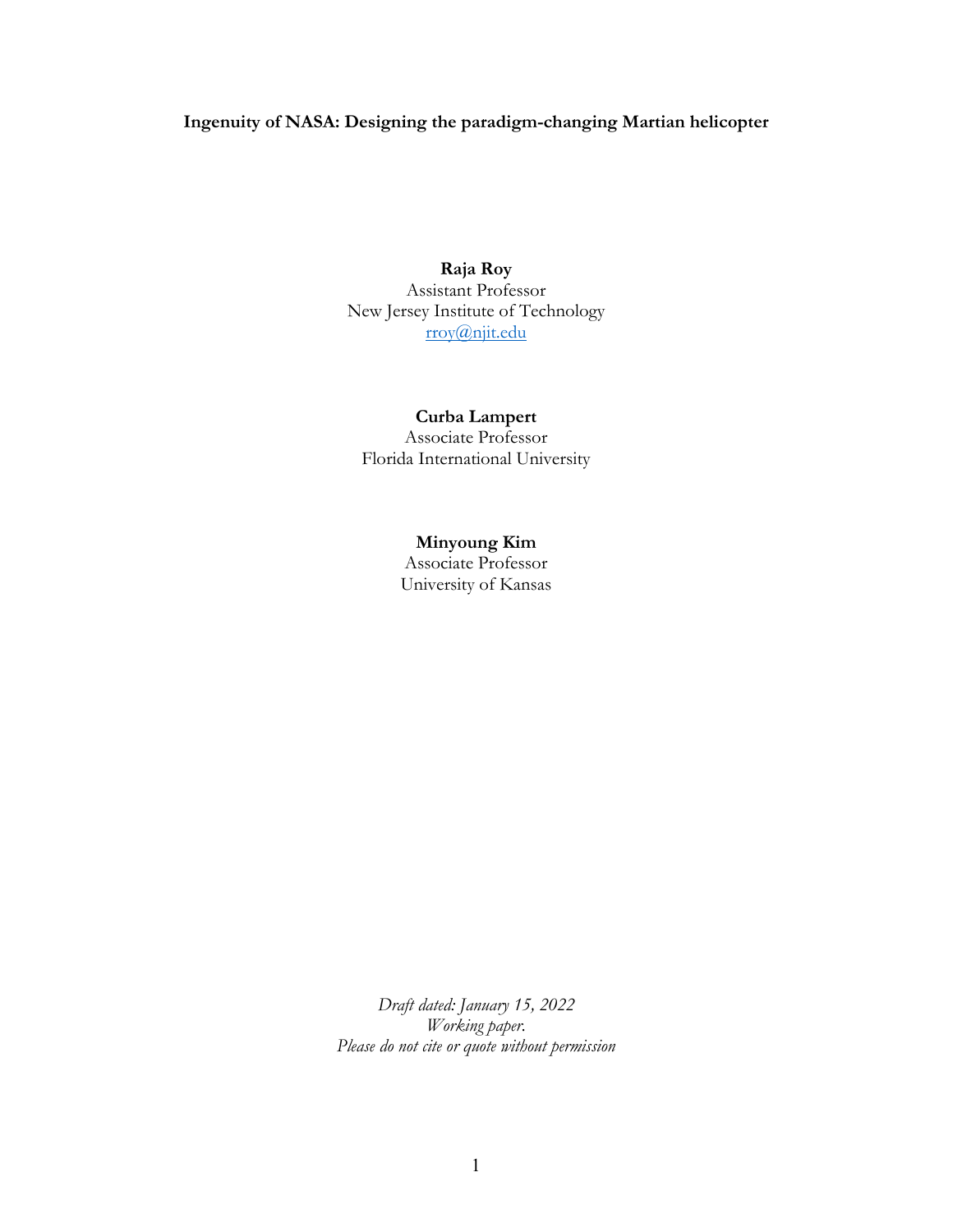# **Ingenuity of NASA: Designing the paradigm-changing Martian helicopter Abstract**

We explore the process through which an organization introduces a paradigm-changing innovation. We use NASA's design of the Ingenuity helicopter—that flew on Mars for the first time on April 19, 2021, thereby creating history as the first controlled flight in the atmosphere of a celestial body in the solar system other than Earth—as our context. Our findings extend prior research on technological paradigm and paradigm-changing innovations. We uncover that the process, which starts with a trigger event, includes the organization's identification of the uncertainty that are likely to affect the innovation, identification of the components that can mitigate those uncertainties, and mitigating component interdependencies to create the paradigm-changing innovation.

*Keywords: Paradigm-changing innovation; Technological paradigm; Technological change.*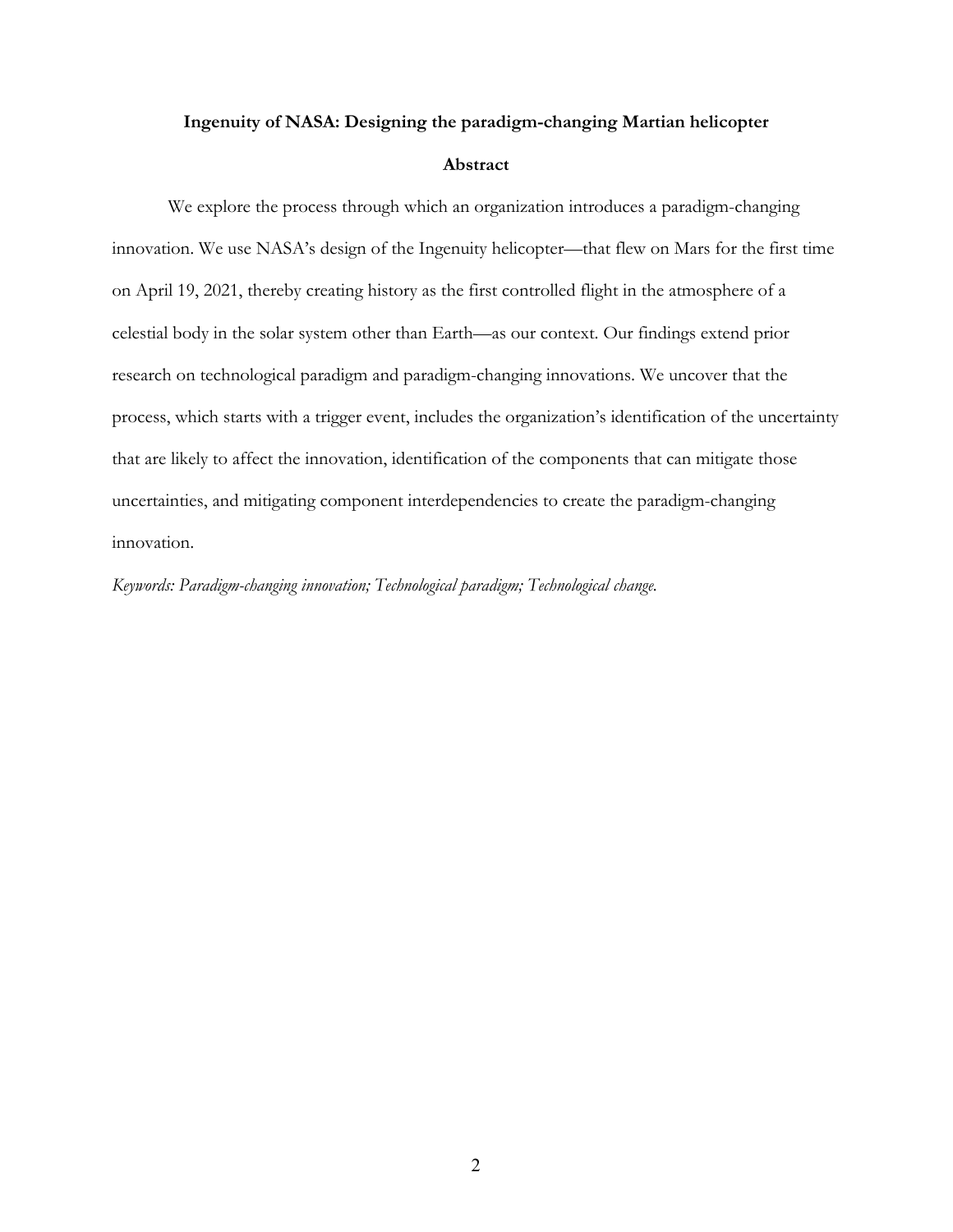#### **Introduction**

In his seminal study, Dosi (1982; p. 148) epistemologically defined "technological paradigm…as a set of procedures, a definition of the relevant problems and of the specific knowledge related to their solution." Dosi and Nelson (2013; p. 5) noted that the technological paradigm includes a specific body of knowledge at the "input side," a design of a product for the "desired output," and "a specific body of understanding…… shared among professionals in a field."

More recent research extends Dosi's (1982) insights and distinguishes paradigm-changing innovations from paradigm-deepening ones (Ahuja, Lampert, and Tandon, 2014). The paradigmchanging innovations—which Fujimoto (2000; p. 268) refers to as the paradigm-shifting ones—are those that involve changes in the 'input' knowledge, changes in the design of the product, as well as changes in the body of understanding shared between the engineers and scientists in the field. Paradigm-deepening innovations, on the other hand, are those that strengthen the existing paradigm.

Despite prior research highlighting that diversified firms have an advantage when it comes to introducing paradigm-changing innovations, researchers are yet to explore an answer to the research question, "*how do organizations design paradigm-changing innovations?*" Examples of such problem solving include Ben Franklin solving problems to generate electricity (Kuhn, 1962), Nikola Tesla solving problems to develop the alternating current motor, Wright brothers making powered flight possible, Soviet Union developing the Sputnik satellite, and NASA solving problems to developing the Apollo module for lunar landing.

Continuing with the tradition of Dosi and Nelson (2013; p. 5, *italics in original*), we focus on the "*microtechnological sense*: e.g. the semiconductor paradigm, the internal combustion engine paradigm, etc. this is distinct from the more 'macro' notion of 'techno-economic paradigm' used by Perez (1983; 1985) and Freeman and Perez (1988)." As compared to this traditional focus in the technological paradigm literature, the broader notion of techno-economic paradigm "is a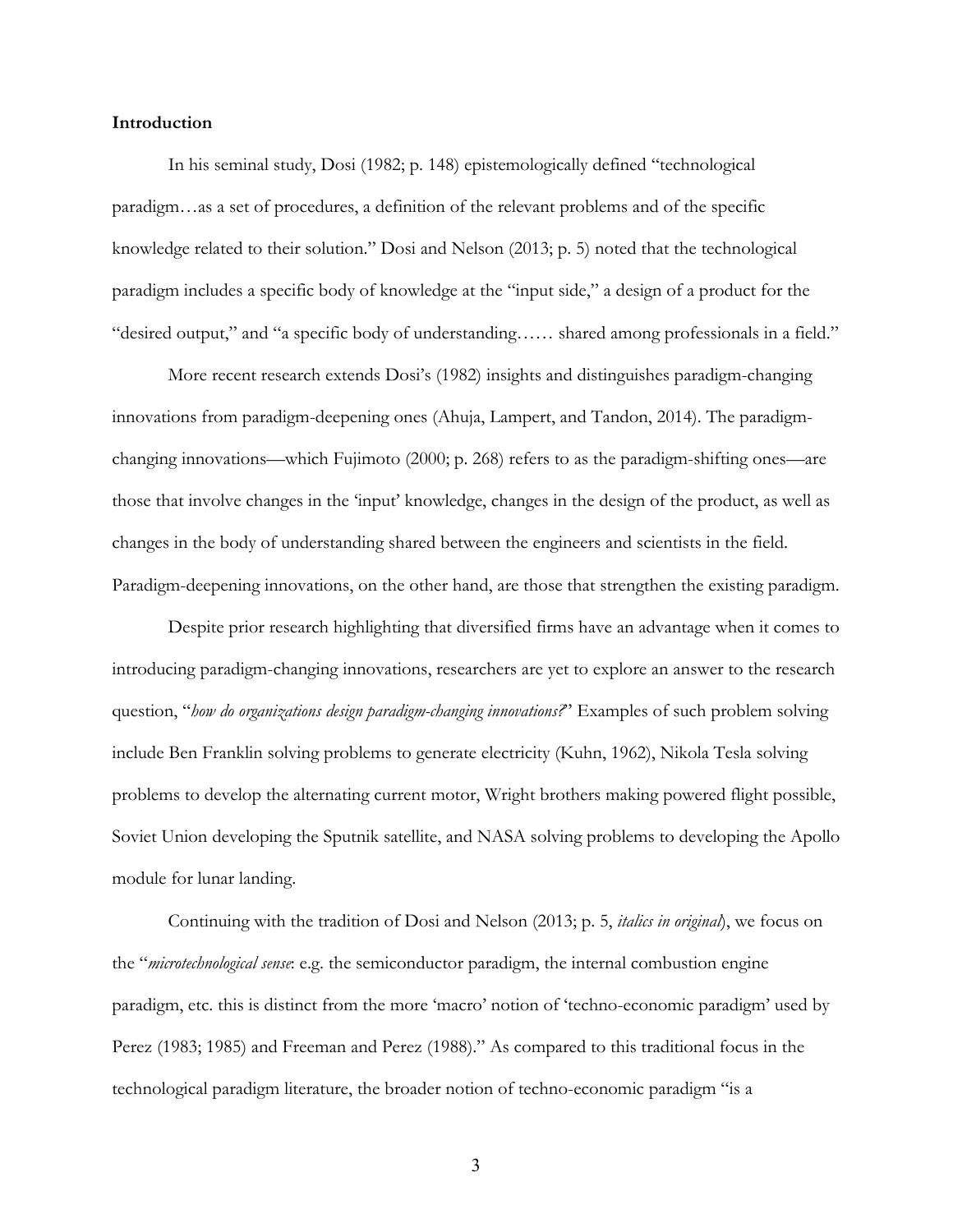constellation of paradigms [as compared to] our *narrow* sense: e.g. the electricity techno-economic paradigm, ICTs, etc." Further, as Dosi and Nelson (2010) observed, the broader techno-economic paradigm overlaps with the idea of general purpose technologies (Bresnahan and Trajtenberg, 1995). By contrast, as noted by Dosi and Nelson (2013), the relatively narrow microtechnological focus on technological paradigm literature overlaps with that of 'regimes' in Nelson and Winter (1977).

We concentrate on NASA designing the first helicopter, Ingenuity, that flew in atmosphere of a planet other than the Earth, therefore becoming the first 'aircraft' to fly on a celestial body other than the Earth. Ingenuity flew in the Martian atmosphere on April 19, 2021, thereby creating a historic precedence. We relied on publicly available research papers published by the engineers who designed Ingenuity as well as their interviews to generate our data.

Our research indicates that the process of designing paradigm-changing innovation not only involves reliance on prior related knowledge as Ahuja et al. (2014) reports, but also the identification of uncertainties, identification of components to mitigate those uncertainties, and mitigation of interdependencies (Baldwin and Clark, 2000) between those components. Our finding not only builds on prior seminal contributions to the technology literature (Dosi and Nelson, 2010; 2013) but also extends the insights from that literature to uncover a process that underlies paradigm-changing innovations by government agencies such as NASA and innovative firms such as Tesla.

#### **Literature Review**

#### *Scientific and technological paradigms*

Kuhn (1962; p. 10) noted that scientific research is preceded by "one or more past scientific achievements" which act as the foundation for future advancements. Such achievements, which include "Aristotle's Physica, Ptolemy's Almagest, Newton's Principia and Opticks, Franklin's Electricity, Lavoisier's Chemistry, and Lyell's Geology" define the 'scientific paradigm'—the "problems and methods for the successive generations of researchers [that] shared two essential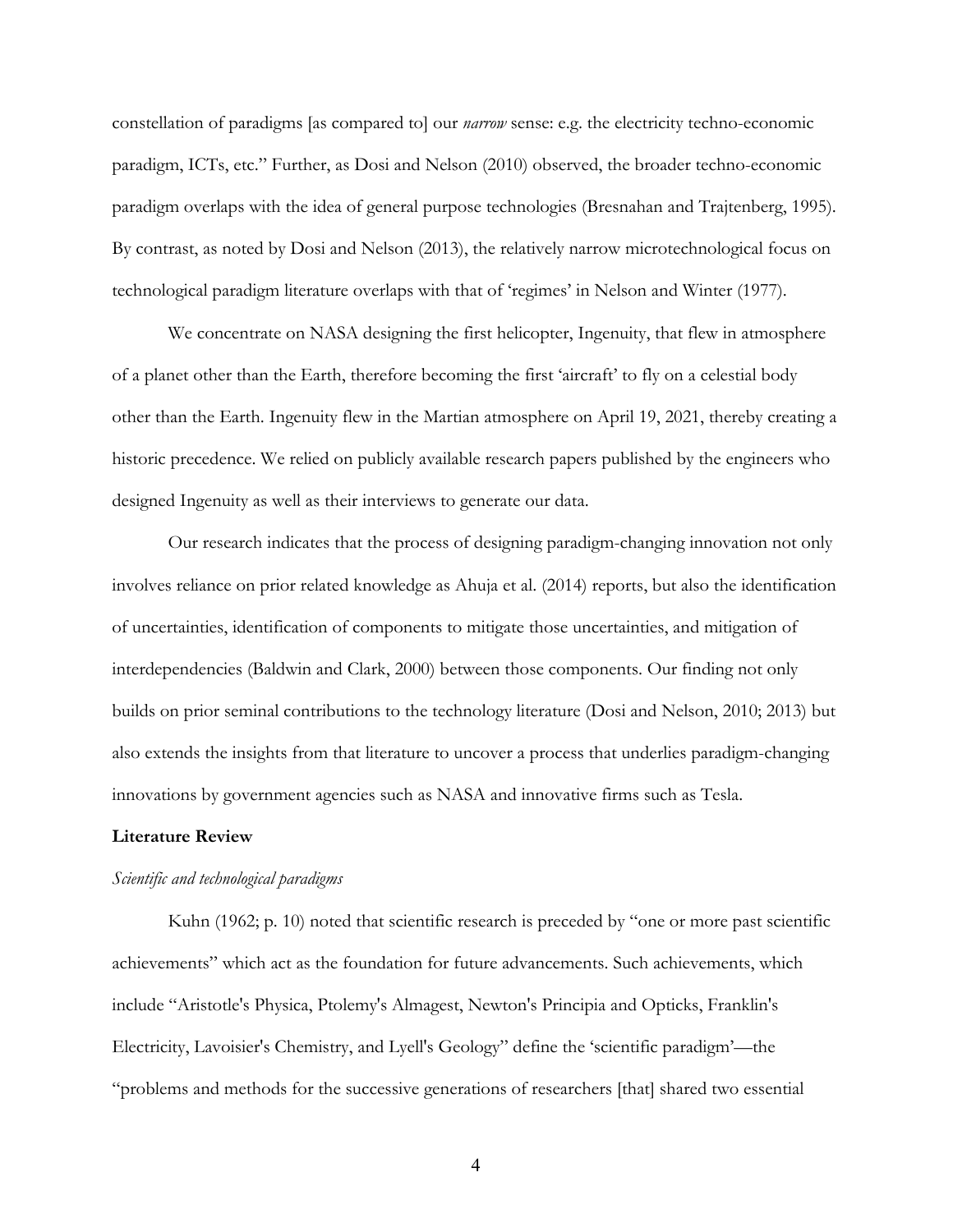characteristics." These characteristics include "unprecedented" new insights and problems for "future practitioners to resolve," which "together provide models from which spring particular coherent traditions of scientific research."

Extending Kuhn's (1962) exposition, Dosi and Nelson (2018; pp. 57-58) noted that three characteristics define the "state of technology at any time." These characteristics include the body of scientific understanding "illuminating the key factors" that explain how the technology works, the "way they [technological artifacts] are used,", and an understanding of the ways to improve the technology.

Building on Dosi (1982), Cimoli and Dosi (1994; p. 244) refined the characteristics that define a technological paradigm. They noted that whereas the first characteristic defines "what is technology," the second one explains "how to do things and how to improve them." The third characteristic includes "basic models of artifacts and systems" that are innovated upon over time. Cimoli and Dosi (2015; p.245) further noted that the three characteristics of the technological paradigm describes the "inputs," "production costs," as well as the "features" of the output, "such as wing-load, take-off weight, [and] speed" of an aircraft.

Dosi and Nelson (2018; p. 57) noted that engineers and scientists within a "field of technology" share these three characteristics. They highlighted that a technological paradigm is the "the sweep and structure of what is largely shared." They further highlighted that the shared knowledge explains "why at any time there often is strong similarity among the range of artifacts produced by different firms, and why often the production processes used in the industry are very similar," indicating that the technological paradigm leads to the dominant design (Abernathy and Utterback, 1978; Henderson and Clark, 1990 ) in an industry.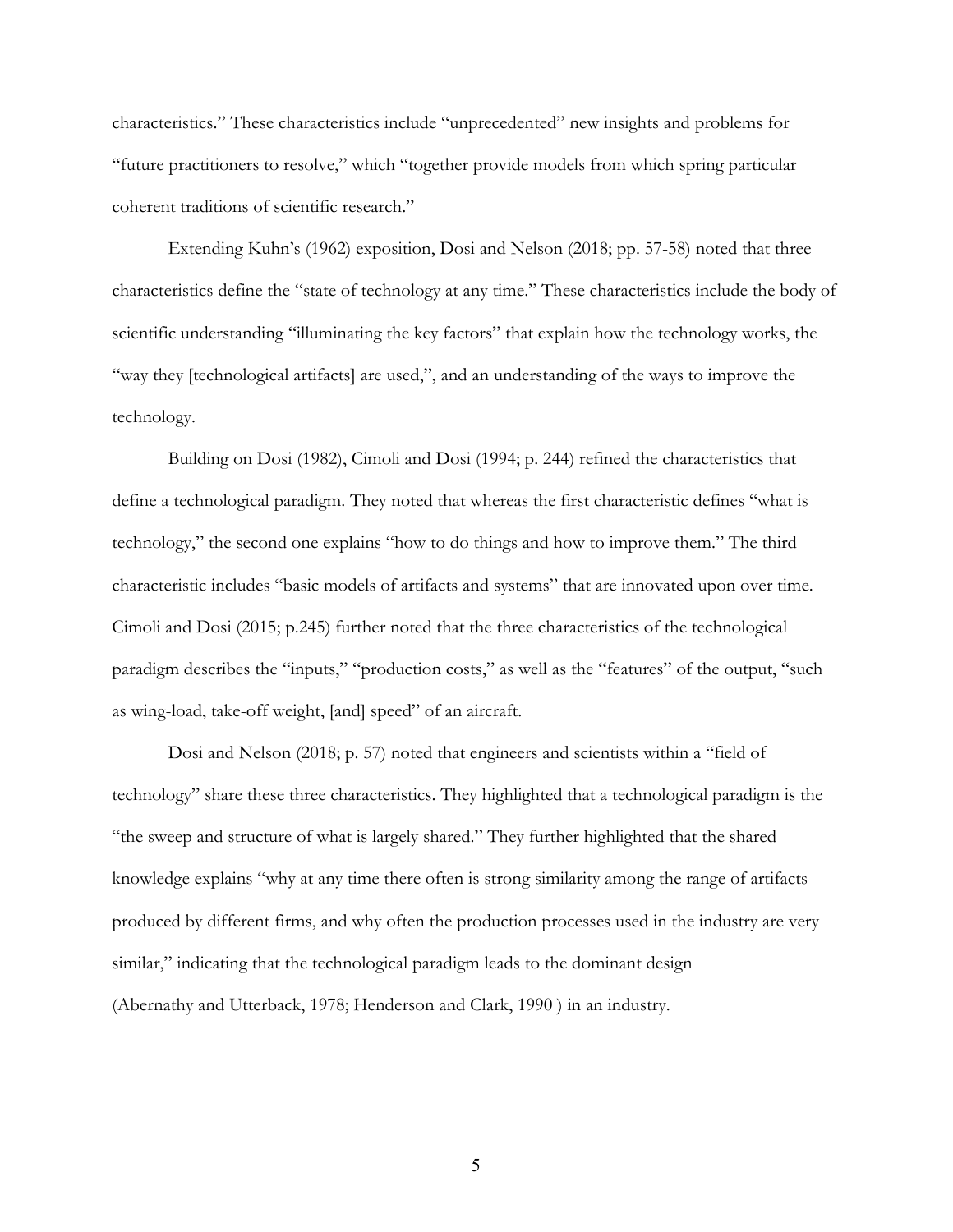## *Paradigm-changing innovations*

Researchers highlight that paradigm-changing innovations create new knowledge of inputs, outputs, and a body of understanding that, at the onset of the new paradigm, is rather narrowly shared but over time is broadly shared by scientists and engineers. For examples, Newton's laws of motion, which forms the basis of classical physics, was not available to anyone other than Newton and his close colleagues when he wrote the Principles of Mathematics. Over time, that knowledge was shared by the scholars of physics and today, it is the basis of standard physics textbooks (Kuhn, 1962). Building on the insights of Kuhn (1962) and Dosi (1982), Coccia and Wang (2015) explored the advent of new technological paradigms in anticancer treatment and Fujimoto (2000) observed Toyota's innovations in the production process used in automobile manufacturing.

Ahuja, Lampert, and Tandon (2014; p. 657) explored the challenges faced by organizations introducing paradigm-changing innovations. They uncovered that a paradigm-changing innovation is "characterized by high risk and long gestation periods" as well as "greater employment of central resources, such as basic R&D." Additionally, they observed that because of the uncertainties associated with all the three characteristics of a technological paradigm, such innovations require a "subjective" decision making, thereby making them qualitatively different from innovations that strengthen an existing paradigm.

#### *Components and their interdependencies*

Building on Simon's (1962) seminal thesis, Ethiraj and Levinthal (2004) underscored that organizations mitigate unknown interdependencies between different components as they design innovative new products. Consistently, Thomke *et al.* (1998; p. 316) observed that organizations perform a variety of tests--such as the "wind tunnel" tests by aircraft manufacturers—to mitigate the interdependencies between various components to design new products such as new aircrafts. Similar observations were reported by Thomke and Bell (2001) in the integrated circuit industry and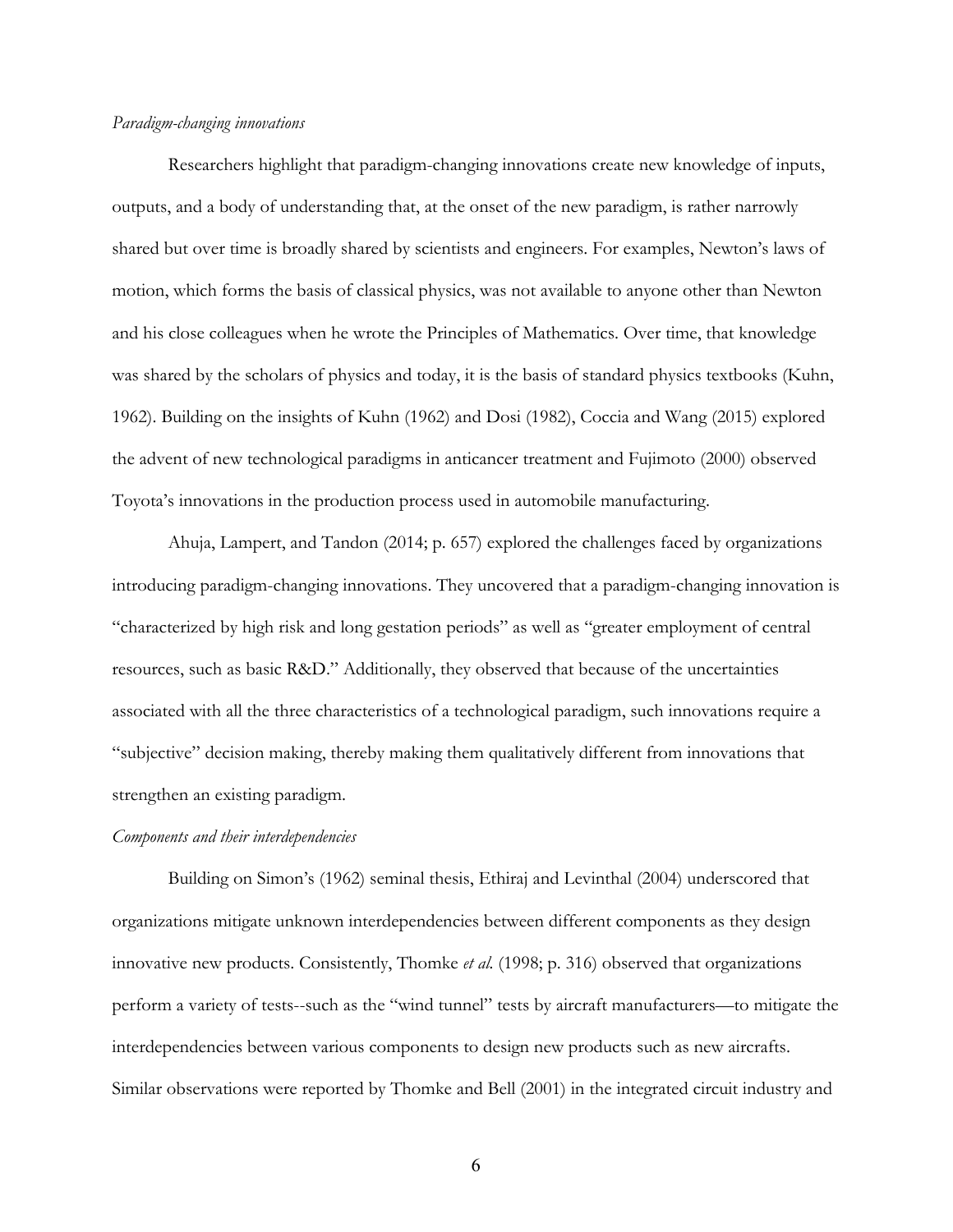Kotha (2010) in his of Boeing's efforts to mitigate the interdependencies between the components in designing the Boeing 707 aircraft.

Despite the literature investigating paradigm-changing innovations on the one hand and the role of mitigating interdependencies on the other hand, researchers are yet to uncover the process that helps organizations design mitigate interdependencies between components as they strive to design paradigm-changing innovations.

#### **Context and Method**

#### *Context*

The Mars Helicopter, Ingenuity, is the first powered and controlled aircraft that flew in the atmosphere of a celestial body other than Earth. It was attached to the Perseverance rover and detached from it at an 'airfield' on Mars. It was originally designed to perform five test flights over a 30-Martian-day period (i.e., 30 sols). The historical first flight occurred on April 19, 2021, when Ingenuity took off and climbed about 10 feet (approx. 3 meters), hovered in the air, made a turn, and landed. It was a paradigm-changing innovation-- the very first powered, controlled flight in an atmosphere that is about 1% of the density of Earth, on a planet whose gravity is about 38% of that of Earth, and where the temperature drops to -90 $\mathrm{^0C}$  at night. The scientific knowledge needed to design such a product, the knowledge of the production process to manufacture the product, and the performance metrics of the output—the three characteristics that form the bedrock of a technological paradigm—was non-existent and was not shared by engineers and scientists of any organization. Accordingly, a deep dive into NASA's efforts to design the Ingenuity helicopter—the context of our research— is an ideal one to explore the processes that enables organizations to introduce paradigm-changing innovations.

#### *Method*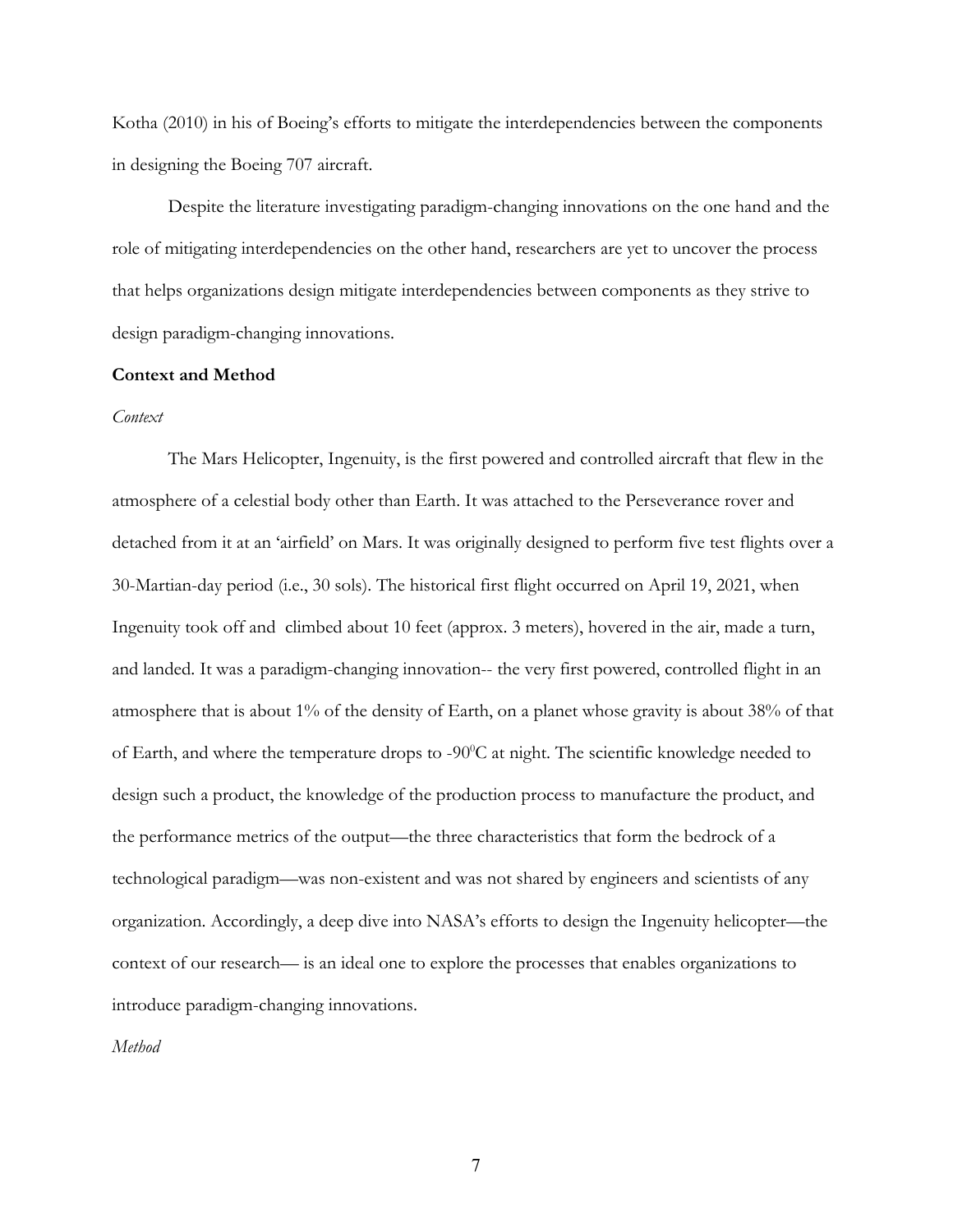In our pursuit to uncover NASA's efforts to design a paradigm-changing product, we took a systematic deep dive into Ingenuity's history. We followed the footsteps of Burawoy (1991), Danneels (2011), and Vinokurova (2019) to take a deep dive into a historical case study. Similar to Carton's (2018) thesis, we relied on archival data publicly available at NASA's website for our study. We used keywords 'helicopter,' 'Mars spacecraft',' and 'Ingenuity' to search for the relevant articles. We analyzed a total of 1000+ documents, totaling approximately 5000 pages available at NASA's Technical Reports Server website. This helped us create an event timeline following Van de Ven (2007) that allowed us to familiarize with the data as well as generate preliminary insights into how NASA solved problems to design the paradigm-changing innovation. The timeline is shown in Table 1.

## *Insert Table 1 about here*

Papers published by Havard Grip (Developer, Ingenuity Flight Control System; Chief Pilot, Ingenuity; see e.g., Grip et al., 2018) acted as our primary source of information. The references listed in the publications helped us collect additional papers and data. We supplemented the archival data with videos of interviews with, and presentations by, prominent engineers, such as Bob Balaram (Ingenuity Chief Engineer), Mimi Aung (Ingenuity Project Manager), Teddy Tzanetos (Ingenuity Principle Investigator and Task Manager), Charles Elachi (ex-Director of NASA Jet Propulsion Laboratory, JPL), Larry Young (Advanced Concepts Designs for Aerial Vehicles at NASA Ames Research Center), Brian Allan (Flow Physics and Control Branch, NASA Langley Research Center), Tim Canham (Mars Helicopter Operations Lead, NASA JPL), and others. In these interviews and presentations, we followed Danneels (2011; p. 4) and, focused "on the circumstances and reasons of the events" and confirmed "the accuracy of the facts and the credibility" of our interpretations. However, because some of the interviews and presentations were "retrospective, and therefore open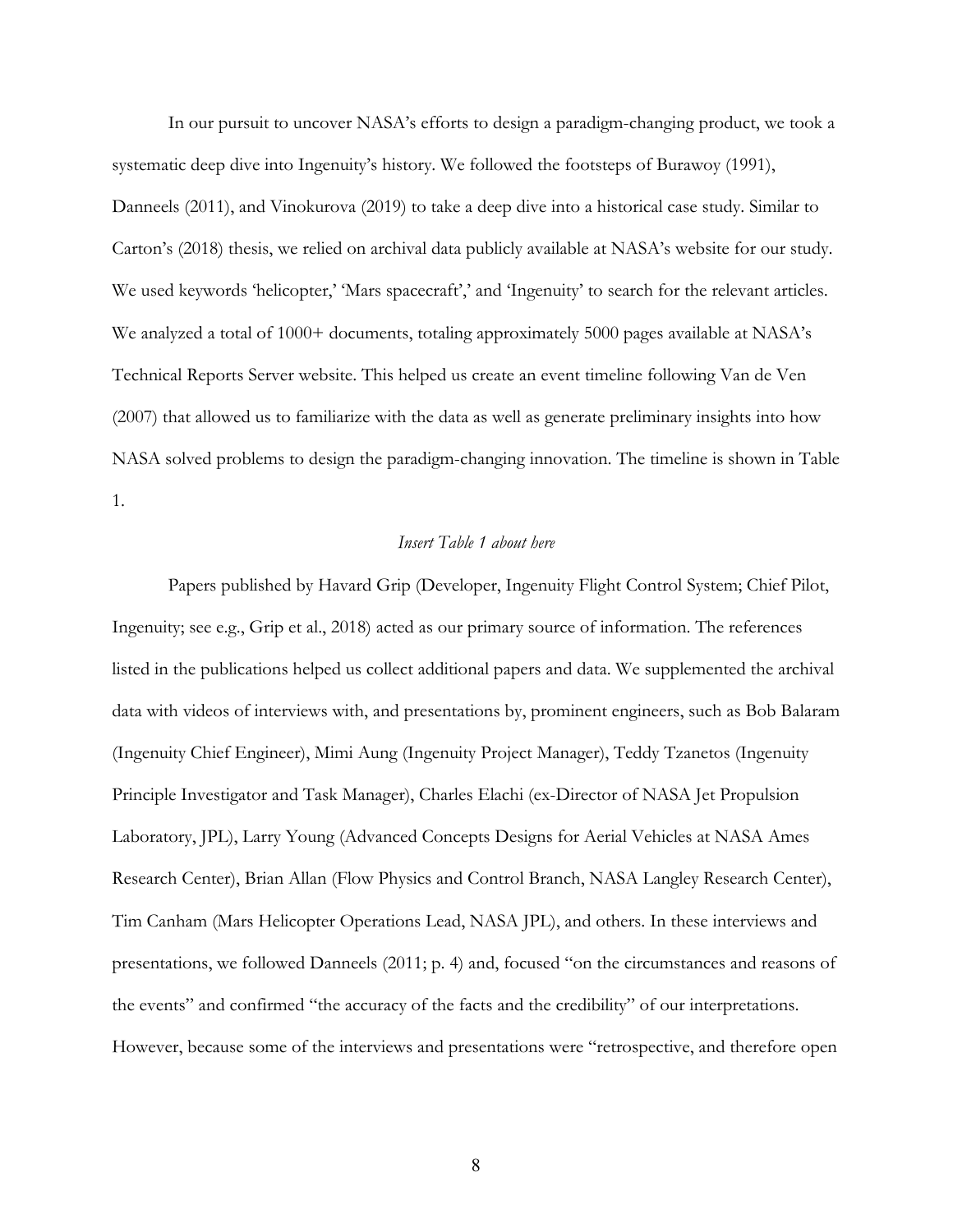to potential critique regarding memory loss and retrospective rationalization" (p.4), we triangulated the information as suggested by Cardinal *et al.* (2004). For example  $\langle \langle \rangle$ 

Additionally, similar to Burawoy (1991) and Danneels (2011), our extended case method not involved both empirical data collection and "many cycles of confrontation between data and theory in each iteration" (Danneels 2011; p.4), which was critical in collecting additional data and drawing upon additional theoretical concepts. This "emerging case history" process (Ozcan, Han, and Graebner, 2017; p.101) included two "running" exchanges (Burawoy 1991, pp. 10–11)—the former between extant literature and data analysis and the latter between data analysis and data collection (see also Danneels, 2011; p.4). The first of the exchanges involved data analysis to uncover relevant theoretical concepts and interpret the data. More specifically, in the context of our study, data analysis reinforced the relevance of technological paradigm as the keystone theoretical construct and paradigm-changing innovations as the context (e.g., Ahuja et al., 2014). Subsequently, the second 'running exchange' suggested that we had to collect additional data to understand *how* NASA introduced the paradigm-changing innovation.

Moreover, we followed Danneels (2011; p. 5) and created "memos" with insights generated during data analysis. We compared our memos with new evidence that subsequently emerged during our study. For example, in one memo we asked, "How was designing the helicopter for Mars different from that for Earth?" Subsequent data collection and analyses revealed that the atmospheric condition on Mars was unlike any other condition for which a helicopter has ever been designed. To summarize, Burawoy's (1991; p.10) extended case method—which highlights the importance of "internal" inconsistencies preceded our subsequent data collection and theory building.

#### **Designing the paradigm-changing innovation: Trigger event**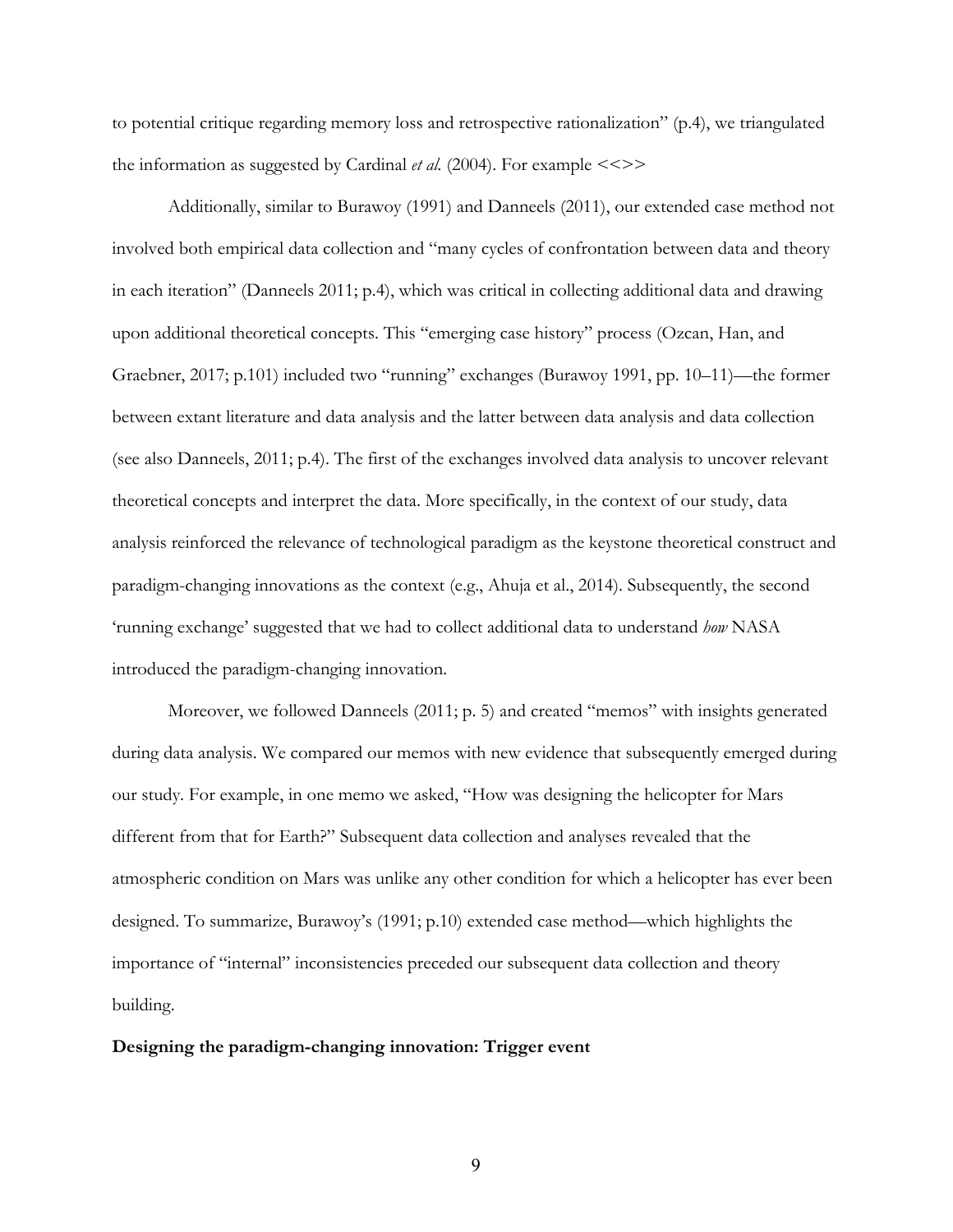The trigger event (Agarwal et al., 2021) for Ingenuity occurred in 2013 when Charles Elachi, then director of JPL, attended the conference on drones and aerial robots<sup>1</sup>. He wanted JPL to design an aerial robot for use on Mars. One of his colleagues, Bob Balaram, had previous research experience on robots and Charles Elachi asked him to write a proposal for the upcoming Mars 2020 rover project. Bob Balaram and his colleagues had eight weeks to submit the proposal (JPL, 2020). The Mars helicopter, then known as Mars 2020 Rover Scout, was funded for technology development and Mimi Aung was appointed as the project's manager. Subsequently, the team worked on risk reduction and NASA decided to fund the helicopter for flight as a technology demonstration with the Mars 2020 Perseverance rover (JPL, 2020). The project eventually designed a helicopter that weighs in at little under four pounds (1.8 kilograms), with a fuselage is about the size of a softball with twin, counter-rotating blades that rotates at almost 3,000 rotations per minute (rpm; about 10 times the rate of a helicopter on Earth) and demonstrated that "big things could come in small packages" (JPL, 2018).

Highlighting that the project was a paradigm-changing one, Thomas Zurbuchen (Associate Administrator for NASA's Science Mission Directorate; JPL, 2018) recalled—

> "*Exploring the Red Planet with NASA's Mars Helicopter exemplifies a successful marriage of science and technology innovation and is a unique opportunity to advance Mars exploration for the future….. After the Wright Brothers proved 117 years ago that powered, sustained, and controlled flight was possible here on Earth, another group of American pioneers may prove the same can be done on another world*"

Similarly, Mimi Aung (JPL, 2018) also noted the paradigm-changing characteristics of the project—

<sup>&</sup>lt;sup>1</sup> The first Drones and Aerial Robotics Conference was held at NYU on Oct. 11-13, 2013, and Vijay Kumar of University of Pennsylvania's Director of Robotics and Automation Laboratory and Assistant Director of Robotics and Cyber Physical Systems at the White House Office of Science and Technology Policy was one of the keynote speakers.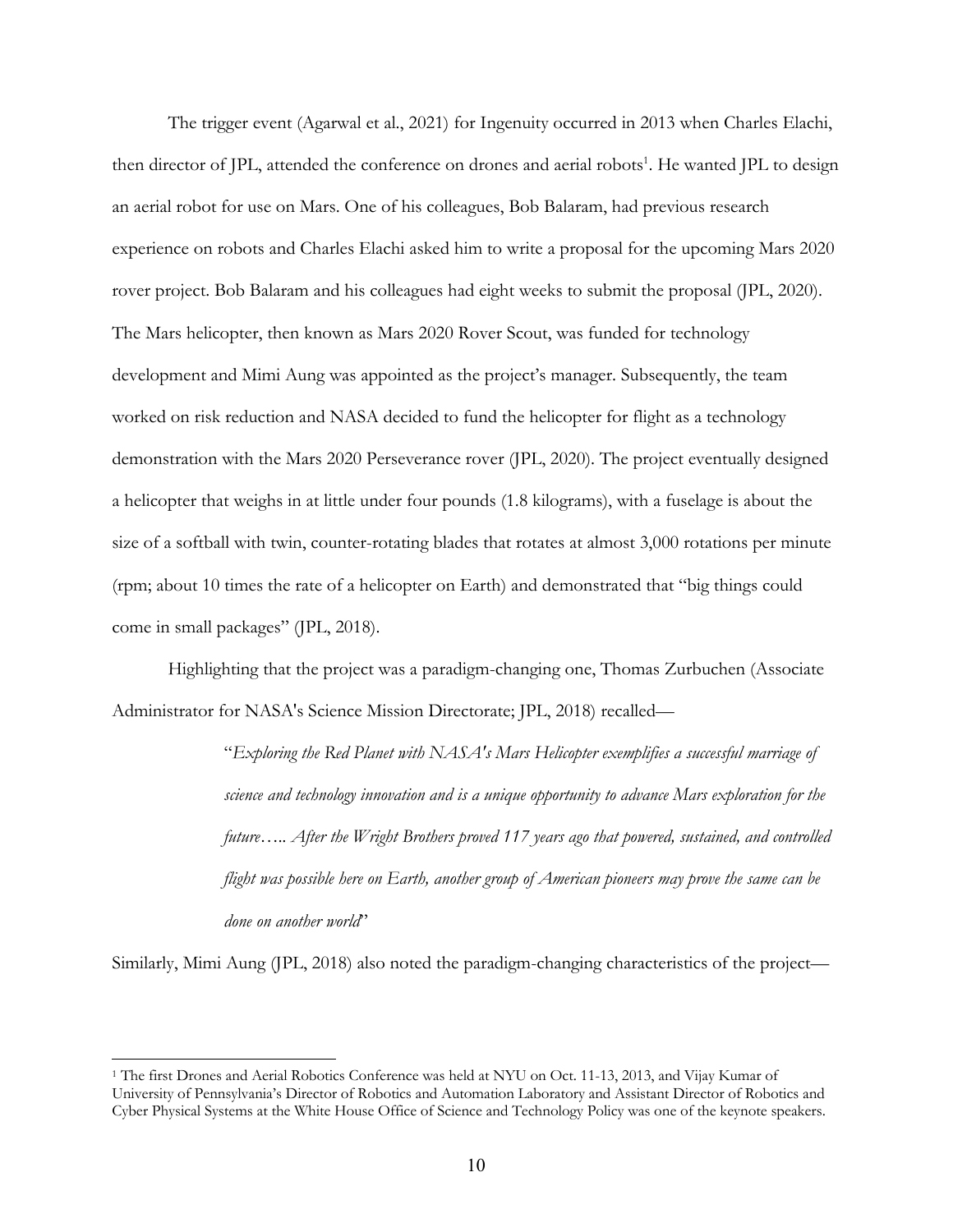"*The altitude record for a helicopter flying here on Earth is about 40,000 feet. The atmosphere of Mars is only one percent that of Earth, so when our helicopter is on the Martian surface, it's already at the Earth equivalent of 100,000 feet up…. To make it fly at that low atmospheric density, we had to scrutinize everything, make it as light as possible while being as strong and as powerful as it can possibly be."*

*"We don't have a pilot and Earth will be several light minutes away, so there is no way to joystick this mission in real time. Instead, we have an autonomous capability that will be able to receive and interpret commands from the ground, and then fly the mission on its own.*"

Further, Mimi Aung (Aung, 2015; portions underscored for emphasis) also recalled—

"*This is a game-changing proposal. This will be just like on Earth where we drive cars, but we have planes for faster traverse. This will be for the exploration of the surface of Mars….The proposal is to demonstrate—a new mobility technology, the first-of-a-kind science and operations utility, validate the concept and pave the way for future helicopter missions…..This is a modest start of breaking the aerial dimension for exploring another planet. This should be just the beginning but if we succeed, this will lead to like the little Sojourner [rover] that nobody wanted [but paved the way for bigger rovers later on]."*

*Larry Young (Bluck, 2000; p. 1) noted yet another paradigm-changing characteristics of the innovation and commented—*

> *"The world altitude record for a helicopter is less than 40,000 feet, and we need to produce one that would fly in very thin air, equivalent to a terrestrial altitude of over 100,000 ft. There are substantial aeronautical challenges we have to overcome to develop a Mars rotorcraft,"*

Berger (2016) reported that the U.S. Congress provide funding for the helicopter around May 2016. Eventually, the helicopter designed to fly on Mars had coaxial rotor, with two counterrotating, hingeless, 2-bladed rotors that were 1.21m (4ft) in diameter. The rotational speed of 2800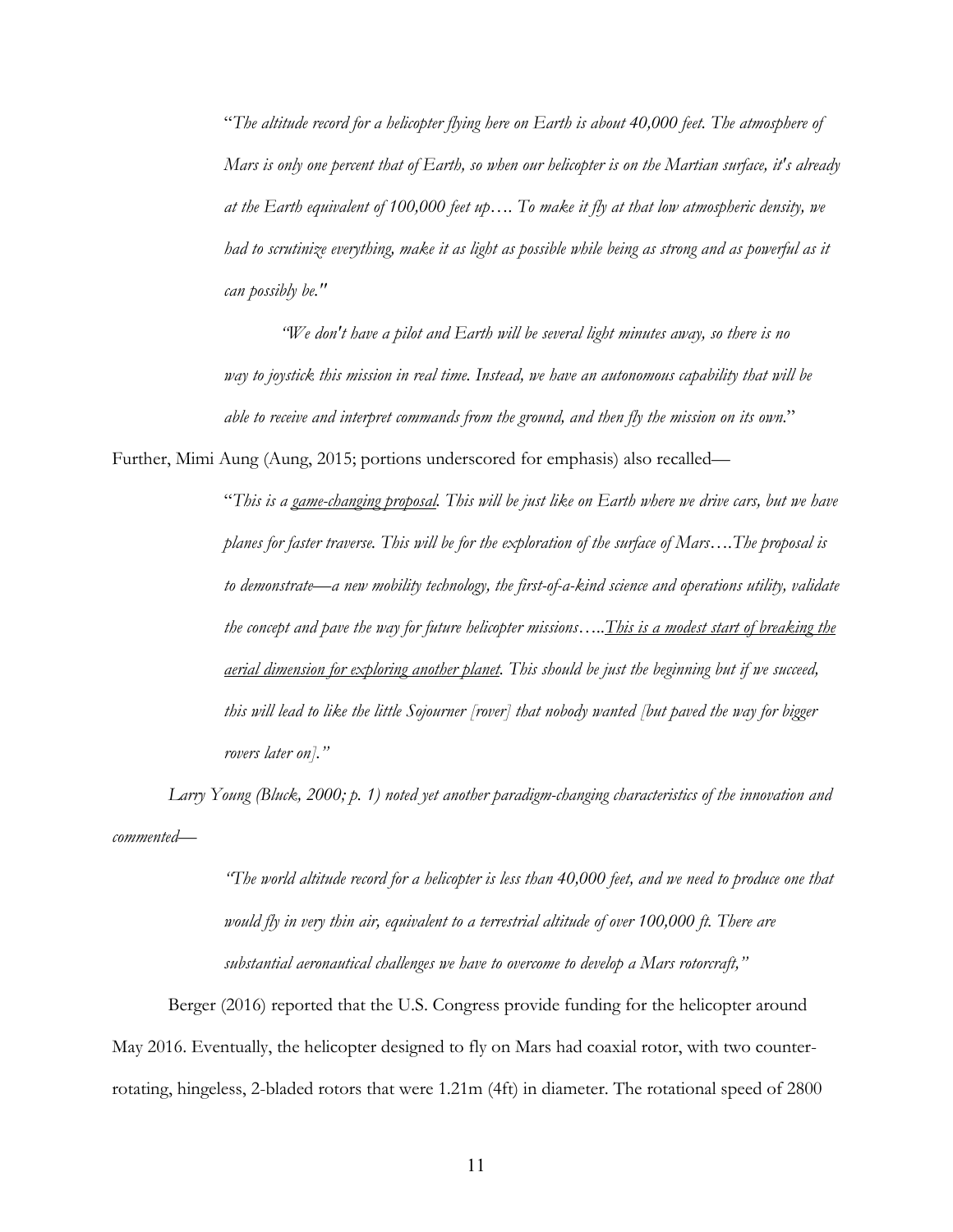rpm is about 10 times that of the helicopters on Earth. The helicopter would only fly in favorable weather, with wind velocities limited to 9m/s (30 ft/s) horizontally and  $2m/s$  (6.5 ft/s) vertically, with a maximum gust component of 3.5 m/s (11.5 ft/s). Moreover, the operation requires weather forecast and the gross vehicle weight is less than 1.8kg (4lb), bulk of which are the batteries that provide energy for flights lasting up to 90 seconds. The helicopter that flew on Mars for the first time on April 19, 2021, is shown in Figure 1.

#### *Insert Figure 1 about here*

NASA completed designing the paradigm-changing product in 2018 and as we describe next, was more nuanced than what is portrayed by Ahuja et al. (2014) and Fujimoto (2000).

#### **Prior knowledge of NASA: Helicopter technology and Martian exploration**

Importance of prior knowledge in technological innovation is well documented in strategy and innovation literature (see e.g., Roy and Sarkar, 2016). The paradigm-changing innovation from NASA also relied on prior experience accumulated by NASA since at least the 1930s.

## *Prior knowledge of helicopter since the 1930s*

NACA's (the predecessor to NASA) and NASA's research on helicopter can be traced back to the 1930s. The first helicopters—Vought-Sikorsky VS 300 and Sikorsky R-4—produced by the Sikorsky Aircraft Company of Stratford, CT, had excessive vibrations, which affected all helicopters (also called rotorcrafts) till the 1980s. In the 1950s, the frustrated engineers trying to solve the vibration problem in helicopters would comment (Kvaternik et al., 1988; p. 71)—

> "*It got to the point where, instead of calling greetings when we met in the morning, we shouted at each other: 'How is it going - still shaking?*'"

Research to reduce rotorcraft vibrations in the U.S. has been carried out in a close cooperation between NASA and the U.S. Army since the 1930s. The relationship with the Army got a boost when in 1965 Army Aeronautical Research Lab was established at NASA's Ames Research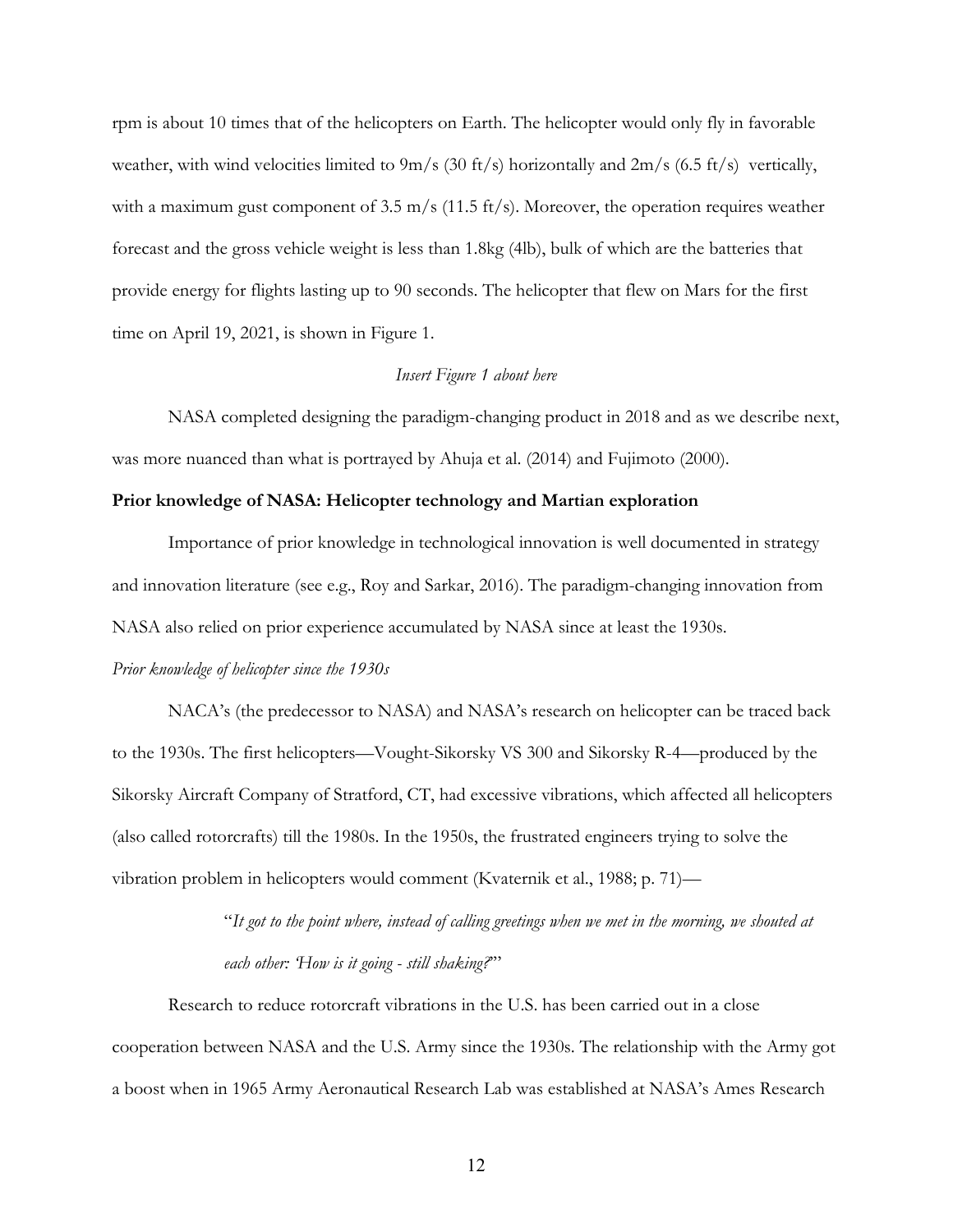Center followed by similar labs at other NASA research centers. One of the first major NASA program addressing vibrations was the Civil Helicopter Technology Program (Snyder and Schoultz, 1976) in the mid-1970s. The primary goal of this program was to make helicopter rides more comfortable by reducing vibrations and thereby increase the public acceptance of helicopters as a mode of transportation. Subsequently, in March 1978, NASA's Office of Aeronautics and Space Technology formed Rotorcraft Task Force to review rotorcraft technology. NASA's activities were broadly in two different areas. The first was refining existing methods of vibration analyses and the second was to develop new computational methods for such analyses. These prior activities provided the groundwork on which the Ingenuity helicopter was designed. One of the prominent development during this time was NASA's study with Bell Helicopter Textron (Alaniz, 1979). Under contract to NASA Langley Research Center, Bell Helicopter conducted vibration and reliability analysis of two helicopter, Model 206A/B and Model 212.

#### *Prior efforts to design Martian spacecrafts since the 1970s*

Young et al. (2002) reported that the U.S. Army and NASA's Rotorcraft Task Force (discussed in the previous section), in collaboration with the NASA Ames Research Center had been exploring the designs of possible Mars rotorcrafts for several years. These studies were initiated after the Viking landers touched Mars in 1976 and gave the scientists an idea of the atmospheric and geologic conditions on Mars. Early conceptual design of Martian airplanes included Reed's (1978), Mini-Sniffer for Mars (Young et al., 2021). Subsequently, in 1992, NASA organized the first Discovery program for low-cost planetary missions. John Langford of Aurora Flight Sciences put a Mars aircraft proposal similar to Dale Reed's design of the Mini-Sniffer.

#### *Mars rotorcraft studies in the 1990s and 2000s*

In the mid-1990s, Savu et al. (1993; p.2) and Savu *et al*. (1993) designed a conceptual Martian helicopter with solar panels to generate power that was stored in a pneumatic turbine. These studies,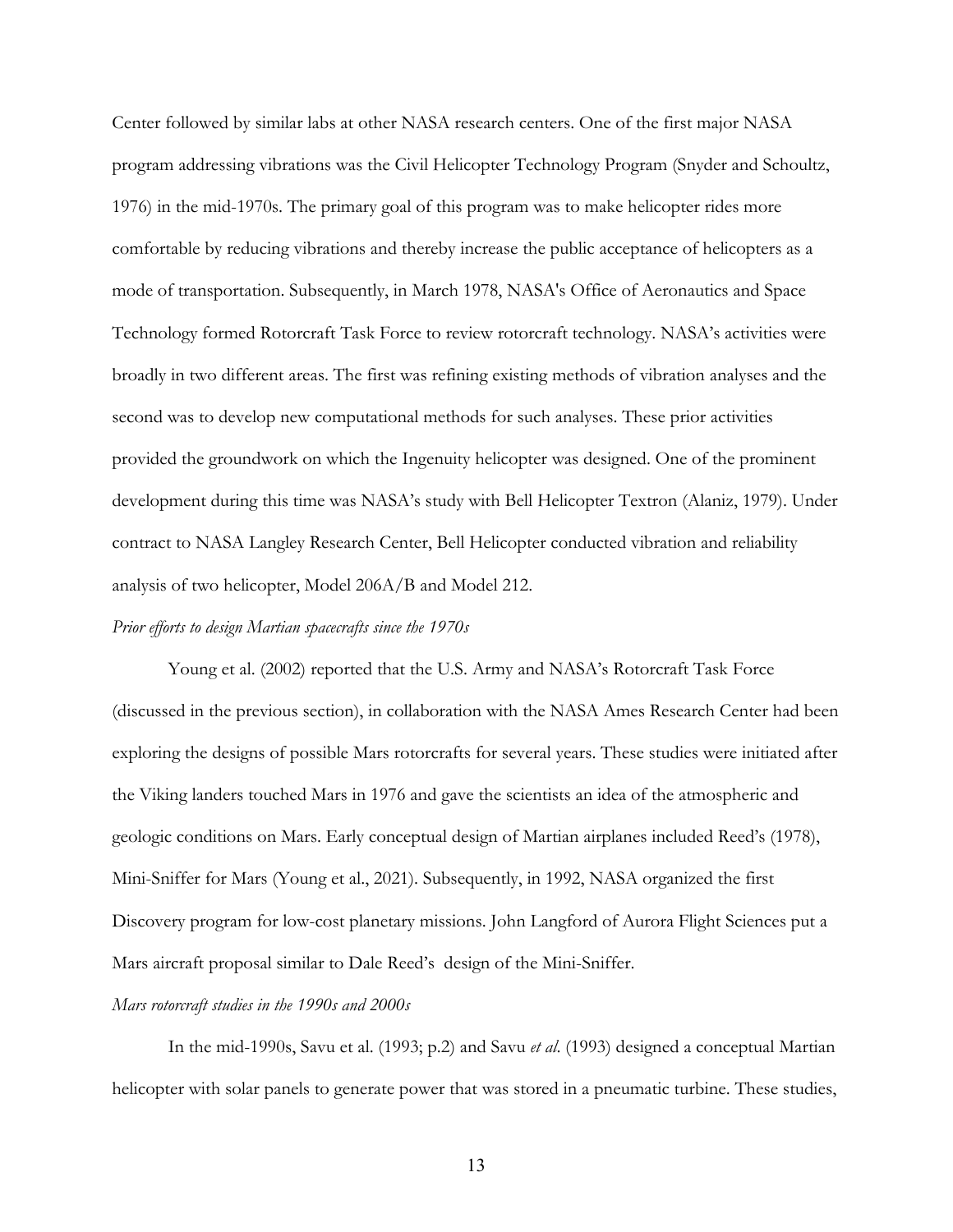however, lacked the "structural loads and mass estimation, payload and mission requirements" (Savu et al., 1993; p. 6)—factors that are critical to designing an actual Martian helicopter. Nonetheless, as a result of these developments, NASA Ames Research Center started research into rotorcrafts in 1997 with a Center Discretionary Fund effort.

In the early 2000s, Larry Young and his colleagues at NASA Ames Research Center studied rotorcrafts for Mars (see e.g., Young, 2000) and performed rotor tests in Martian conditions (Young et al., 2000). In an interview in 2000 (Bluck, 2000; p. 1), Larry Young commented—

> "*Ours is a small project…For about 18 months we have been working on it….Engineers first made a conceptual design to predict if a helicopter could hover and fly forward satisfactorily on Mars. A good deal of our effort is to develop a proof-of-concept main rotor… It's going to be 8 ft. [~ 2.4m] in diameter. The current design is to have two of these 8 ft. rotors stacked onto one mast. The rotors will spin in opposite directions. These rotors are roughly the size we need for a 10 kilogram (roughly 22 lb.) helicopter on Earth. On Mars, the helicopter would weigh 7 to 8 lbs.[~ 3 kg] because Martian gravity is about a third that of Earth's gravity.*"

These comments indicate that the foundation of Ingenuity can be directly traced back to the efforts of the researchers at NASA Ames Research Center. Further, Bluck (2000) also quoted Larry Young and highlighted the critical steps that were being taken at NASA in the early-2000s with various universities in the U.S.—

> "*The Ames Mars helicopter project team has asked a number of universities to do 'sanity checks' on the planetary helicopter concept. 'It's something fun for students to do,' said Young. 'Many of the university proposals include the same ideas that we have in our plans,' he said*.

The university studies included studies by the students at the University of Maryland, Georgia Institute of Technology, and others, who developed conceptual Mars rotorcrafts for the 2000 American Helicopter Society student design competition. The University of Maryland students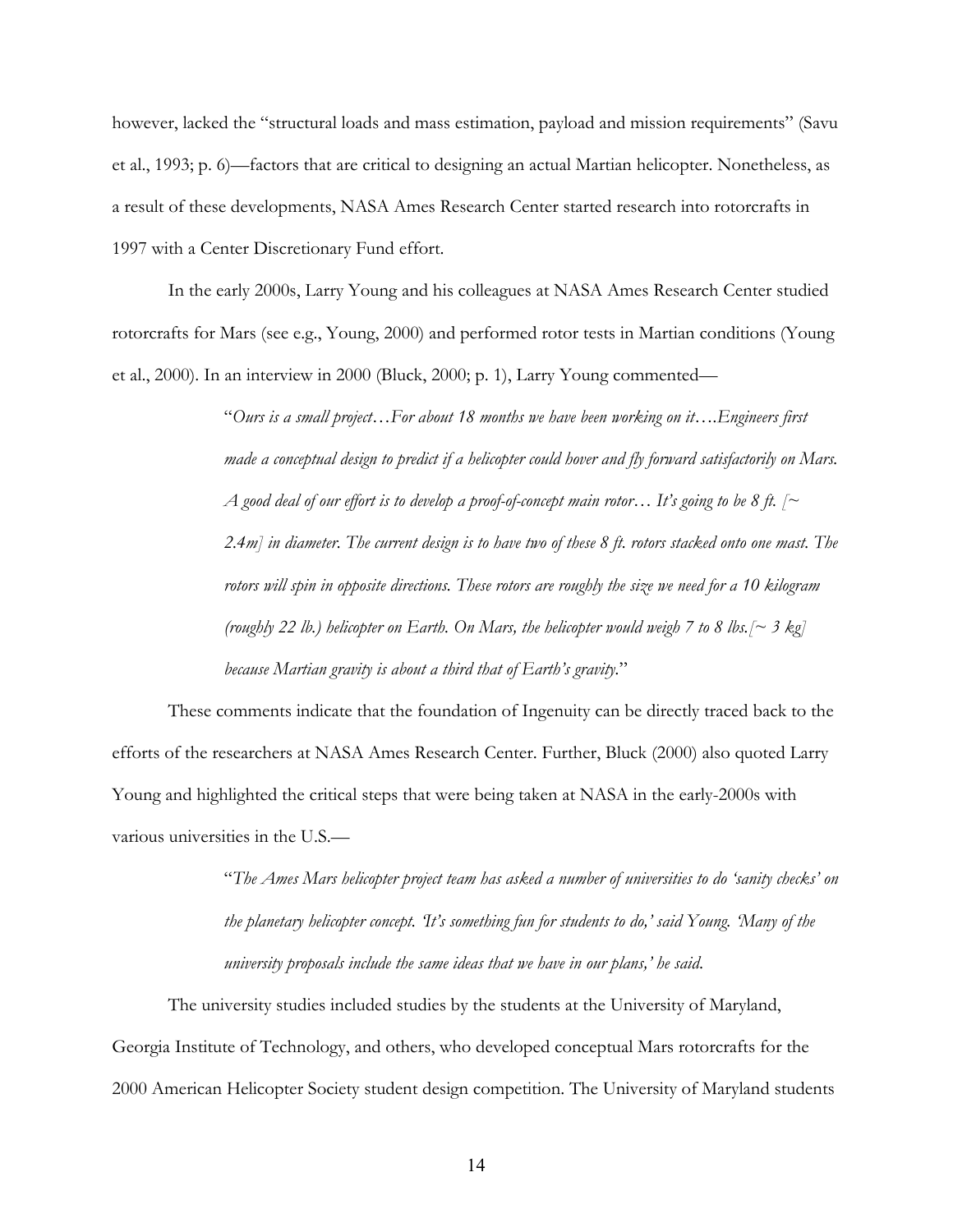designed a rotorcraft with a 50 kg mass, 4.26m diameter coaxial rotor, and a range of 25km range (see Figure 2). This design shares several features with the Ingenuity helicopter designed 18 years later.

Yet another prior knowledge possessed by NASA was that of relevant software. Since the 2010s, the innovations in computer simulation helped NASA scientists improve the Dshell++ simulation software (Lim and Jain, 2009), which was developed at NASA's Jet Propulsion Laboratories, the precursor to the HeliCAT simulation software used in Ingenuity.

Despite the prior knowledge, Teddy Tzanetos (Tzanetos, 2020) summarized the uncertainties faced in designing Ingenuity as—

> "*There is no instruction manual for a Mars helicopter. So, what does it take to fly a helicopter on Mars? How do you convince people not just at JPL but also at the [NASA] headquarters that you are ready to go*?"

Next, we explore the steps taken by the NASA engineers since 2013 to design the paradigmchanging innovation.

#### **Designing Ingenuity helicopter**

#### *Identification of uncertainties affecting the innovation*

The design of the paradigm-changing innovation started by utilizing the prior knowledge accumulated by NASA to identify the uncertainties that would affect the Martian helicopter's performance. Bob Balaram (Balaram, 2015) noted—

> "*Challenge [of designing Ingenuity is] very low density of atmosphere [and] keeping the whole mass of the system small so as not to overwhelm the lift capability of the system. The system has to be autonomous in terms of being able to fly and maintain its stability during flight. [It] should be able to repeatedly take-off and land on natural rocky terrain. It should be able to survive the harsh environment on Mars. Because this thing will take-off everyday and land everyday, landing is the*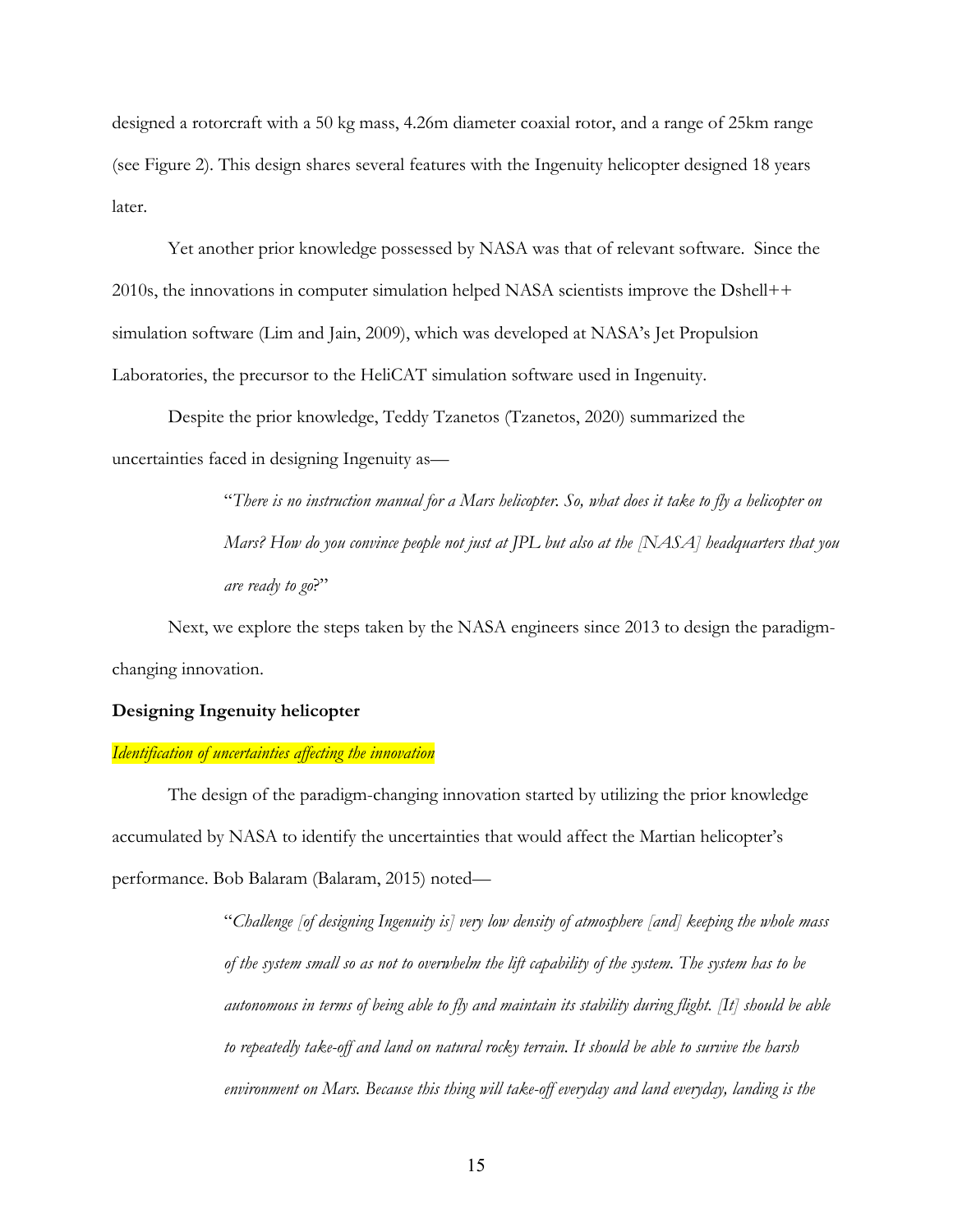*riskiest part of any mission. We want to make sure that we have a bulletproof landing system. EDL [of Mars Curiosity Rover] had 7 minutes of terror, we will have 7seconds of terror every day.*"

The uncertainties associated with landing a helicopter on a rocky terrain were elaborated by Balaram et al., 2018 (p. 5). when they noted that the challenges included--

> "*Take off and land on unprepared terrain with no helipads… navigate without external aids such as GPS…. [when] atmosphere and gravity are dramatically different from Earth [and] little prior information exists on how these differences affect the flight dynamics in the Martian environment*."

Mimi Aung (Aung, 2015) further elaborated the challenges further and noted that --

"*Telecommunications [challenge] is to transmit data to rover during flight but primarily when landed. [Moreover] the idea is to tuck the helicopter under the rover. It will be dropped off and then the rover will move away. From that point the helicopter will be on its own. It means the rover will have to survive on its own thermally and power-wise.*"

The telecommunications challenge with a helicopter on Mars, which is about 8 light minutes away from Earth, was also highlighted by Håvard Grip (Grip, 2020) who mentioned the importance of the helicopter making its own decisions autonomously--

> "*The system has to be fully autonomous from the moment it takes off to the moment it lands. What we do on the land is that we plan the flight. We determine from here is where we want the helicopter to go.*"

Teddy Tzanetos (Tzanetos, 2020) concurred with both Mimi Aung and Håvard Grip— "*It is long distance to Earth– that means you need to have autonomous flight and landing capabilities on board. We can't joystick the thing. We can't move the thing a little bit, take an imagery, and plan based on what we see. The flights are 90 seconds long, so everything needs to be done on-board*."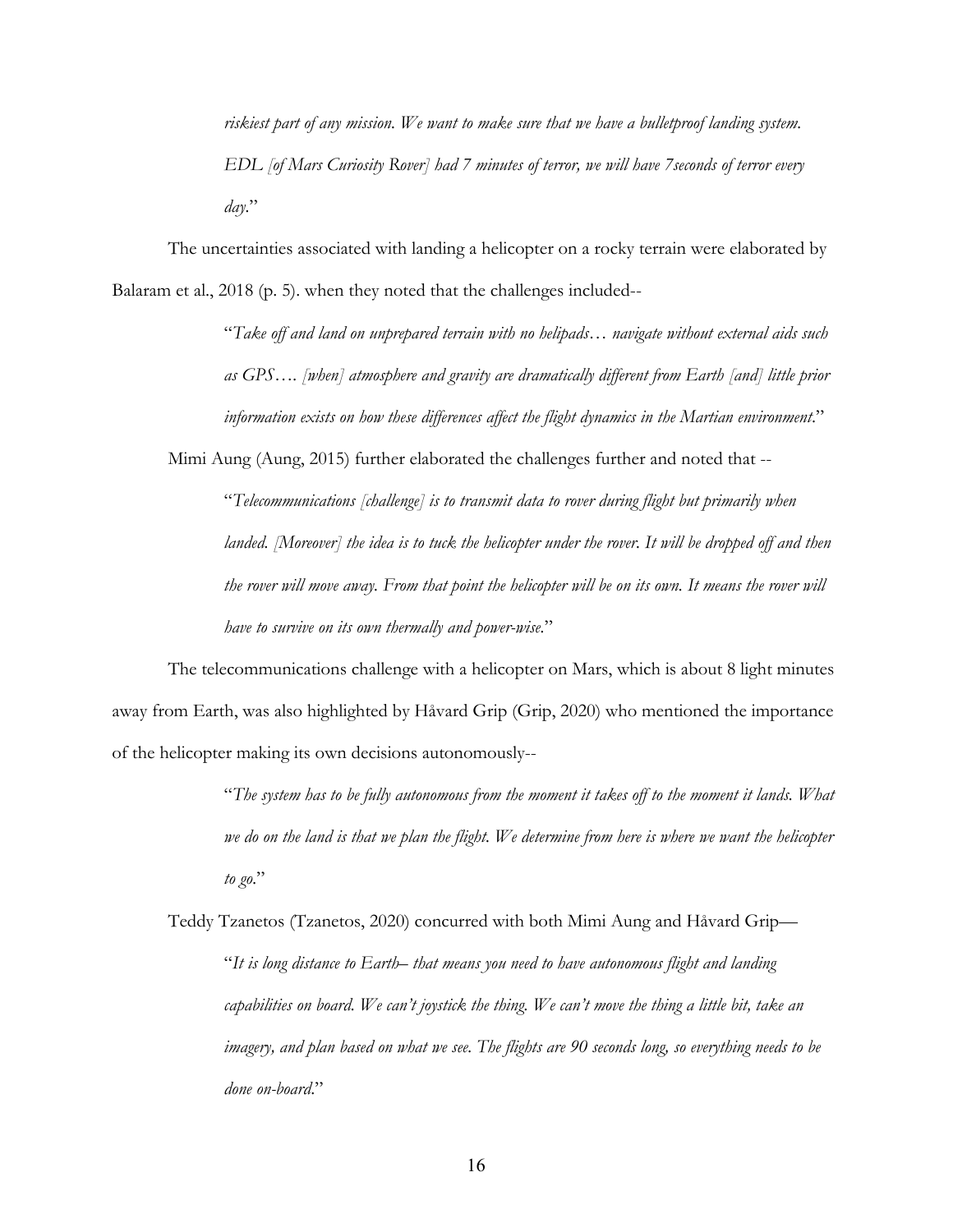Mimi Aung (Aung, 2015) also noted additional challenges due to which Earth-based helicopters could not be replicated on Mars--

> "*In an Earth-based helicopter, the torque of the main rotor is canceled by the tail rotor [which is not possible for Mars]. On Earth we have landing pads for helicopters, we don't have that on Mars. [Moreover], accurate scaling from Earth to Mars is not possible. It is not possible just to scale down from Earth's atmosphere to 1% for Mars atmosphere. Things scale nonlinearly across the parameters. So scaling is a challenge. That's why we have to do EDL techniques [entry, descent, and landing used in Martian spacecrafts earlier] of test-as-you-fly exceptions. When we land on Mars, we have many simulations, we have many hardware test, we have field test, we have test-bed test. They all have to come together and check off the different angles we want to check. So, we are employing all the EDL techniques into this.*"

In addition to the challenges of telecommunications with the helicopter and the lack of landing pads, Mimi Aung (Aung, 2015) built on prior knowledge of atmospheric conditions on Mars and highlighted additional uncertainties such as—

> "*Controlling the helicopter will have its own challenges such as robust landing in the presence of wind around 5m/s and surviving on ground at windspeed of 45m/s*."

Building on the knowledge of the uncertainties, Teddy Tzanetos (Tzanetos, 2020)

conceptualized the components that would be required to mitigate those uncertainties as follows—

"*It's a very thin atmosphere, 1% of Earth's atmosphere. So, you need very light blades with high [rotation speed] to get enough lift to get off the surface. It's very cold with Martian nights at -900 C. We are using lithium-ion batteries, which don't like being cold neither do the electronics which have different thermal coefficient of expansion. If it gets very cold, you get to have issues with your hardware. So, active temperature control is needed. That is why we have solar panels that through every sol cycle will charge the battery*."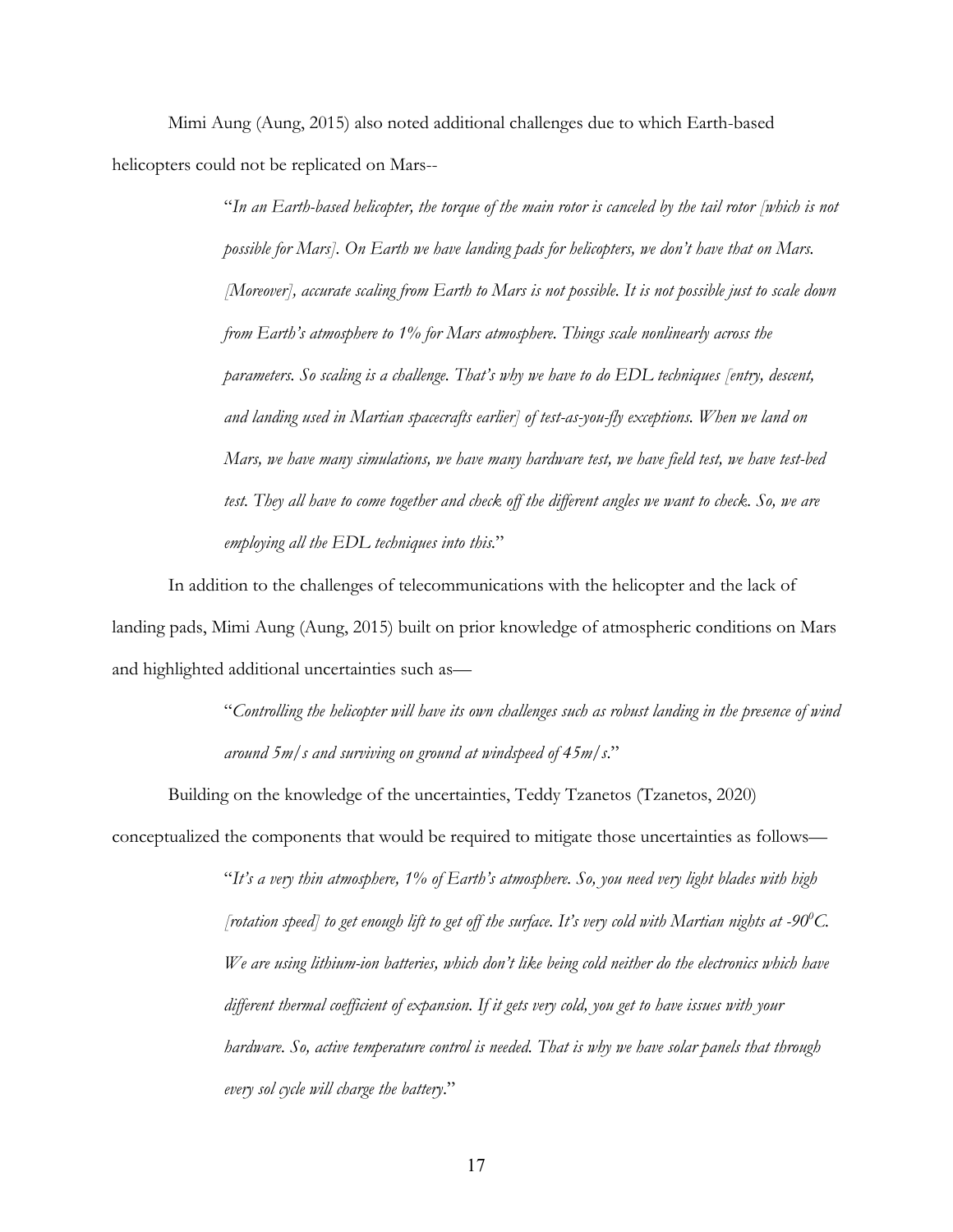Mimi Aung (Aung, 2020) summarized the uncertainties, as follows--

"*The first and foremost challenge is to make a helicopter light enough to fly on Mars. The second challenge is that to generate lift, the rotor system has to rotate very fast, somewhere between 2000- 3000 rpm. It's the balance of a very light system yet having the energy that is needed to spin and lift the system, and on top of it having the autonomy [to perform]*."

Teddy Tzanetos (Tzanetos, 2020) concurred and developed the 'three commandments' for designing a helicopter for Mars as follows—

> *Those challenges distilled down to three commandments from the engineering side— mass below 2kg, rotor speed 1900-2800 rpm, and blade tip speed of <0.7 Mach. Further, the rotor speed would vary depending on where the spacecraft would land as air density varies*."

Balaram (2021) explained why the speed of the rotor blade's tips could not be more that the speed of sound (i.e., Mach) as follows—

> "*The rotors have to spin much faster [than Earth-based helicopters] to move the air to keep thrust and spin going, but there is a limit. We do not want to get to the speed of sound at the tip of the blade [due to unnecessary vibration in helicopters]. So, we had a relatively conservative posture….we went to Mach 0.7 at the tip. But that still means that our 1.2m diameter blade rotates at about 40 times a second to bite through the air. That has been the dominant challenge.*"

Balaram (2021) further explained the other engineering uncertainties—

"*To fly, you want to make this thing as light weight as possible to take-off. One the other hand this light-weight spacecraft has to survive the rigor to reach Mars– it has to be a spacecraft– it has to survive launch load, launch vibrations, the vacuum of space, the cold temperatures of*  $-90^oC$  *at night on Mars. So, we had the challenge to build the first of its kind aircraft to enable powered flight but it also had to be a very durable spacecraft that could get there and function. These are two aspects of the challenge that are quite unusual.*"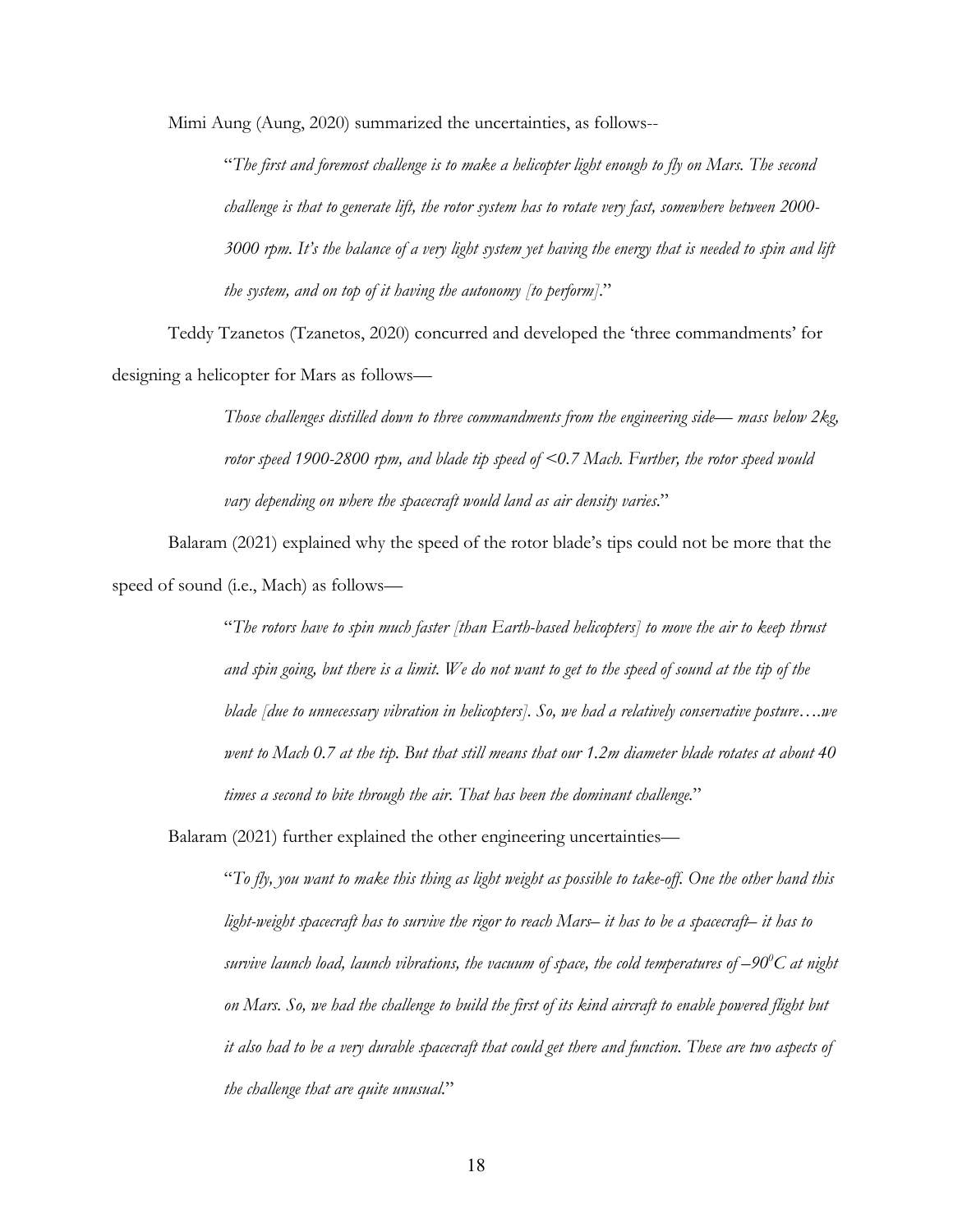To exacerbate the uncertainties, the engineering team had to design the paradigm-changing innovation within other limitations. These were, as Balaram (2021) explained--

> "*We had a certain limited space on Perseverance rover to conduct this technology experiment that determined the blade diameter– then you look at the blade diameter and you know the tip speed, we essentially we ended up knowing that we cannot be over 2kg. We ended up with 1.8kg*."

Grip et al. (2017; p. 6) noted that in addition to the factors described above, the helicopter should be able to withstand high structural loads during launch, extreme temperature variations, high levels of radiation, operate entirely without physical intervention after launch, and overcome the instability due to 'flap dynamics.'

#### *Component identification to mitigate the uncertainties*

With the knowledge of the uncertainties facing the design of Ingenuity, NASA engineers searched for the components that could mitigate those uncertainties. They had to identify the shape, size, and other features of the components that could be used in the helicopter. For structural dynamics of the helicopter, they had to decide the helicopter blade material, the type of battery, and how the battery would be connected to other components in the system.

Aung (2015) summarized the various components that NASA engineers had to identify to design the helicopter. These included the coaxial rotors, solar cells, battery that is charged by the solar panel for flights of 2-3 minutes every sol, aerogel insulation and heater to keep the interior warm at night, camera and altimeter for navigation and hazard detection. Further Aung (2015) noted—

> "*The helicopter has to be on track autonomously. The camera will decide under a minute to land or divert the helicopter. We do a lot of these on spacecrafts for entry, descent, and land and docking, but this is the first time we are doing this on a helicopter. We need computer for flight and safe landing, science imaging camera, energy absorbing lightweight legs for landing on natural terrains, and radio*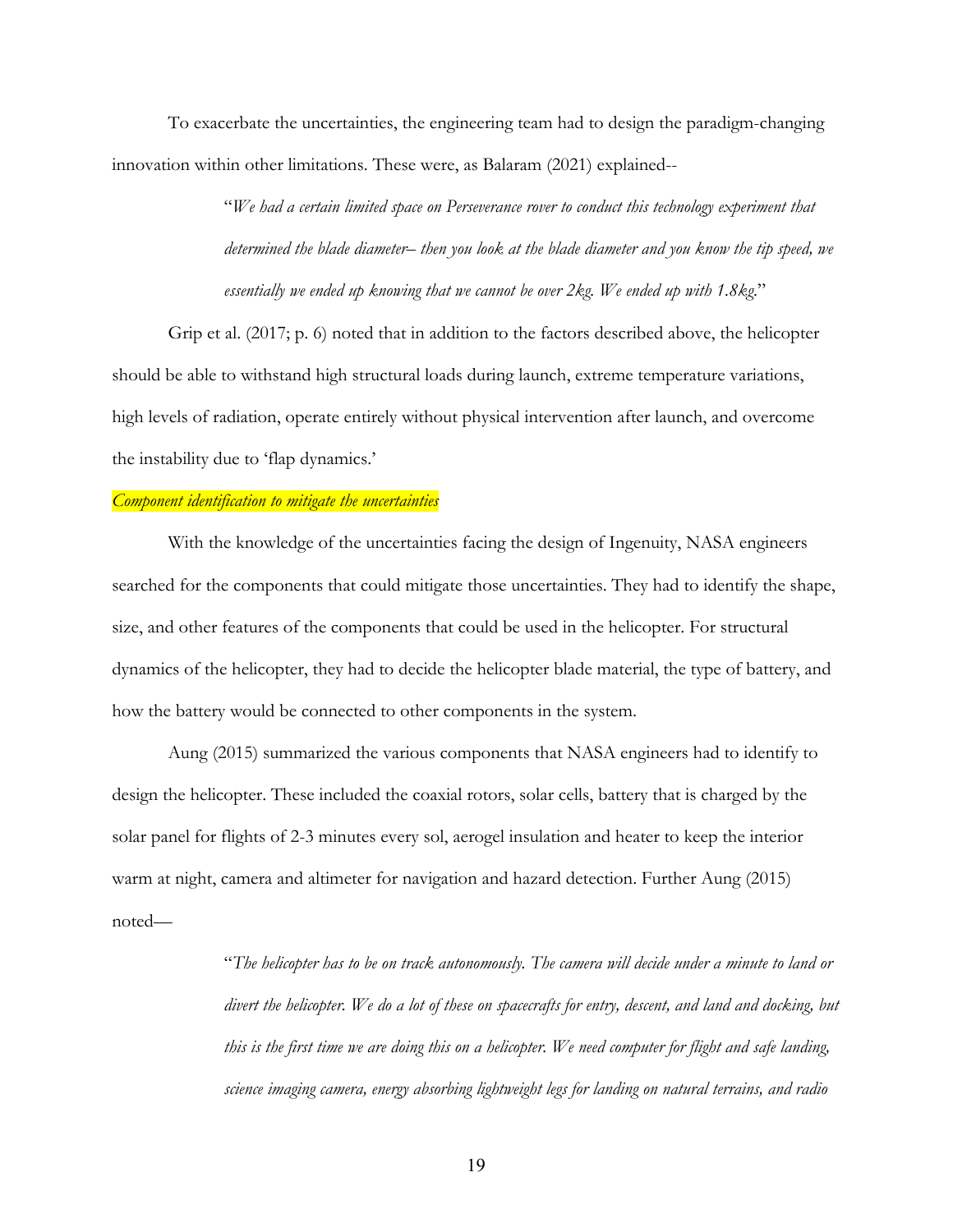*for link to the rover. To come to a balance of a resilient and robust system and a smart system we needed onboard autonomy [whereby] the 2D images are processed [on board] to construct 3D images to keep you on planned track and to land. Moreover, all electronics, chips, batteries, gyros have to fit into a cube of 7cm [~ 2in] each side*."

Consistently, Balaram (2018; p. 5) noted that the Mars helicopter would need "unusually stiff blades" to mitigate the uncertainties facing the helicopter's operations in the Martian atmosphere. Mimi Aung (2015) underscored that the existing solutions used on Earth helicopters would not work on Mars. She noted—

> "…*we are proposing is two [coaxial] rotors turning in the opposite direction. The reason for doing that is in the beginning the team traded traditional helicopter, quadrotor, and the coaxial helicopter came out the best for Mars where we need lower mass, lower power, easier accommodation, and higher performance."*

Aung (2015) further highlighted that because of the lack of landing pads for helicopters on mars, the "coaxial configuration allows for more options."

Tim Canham (Ackerman, 2021) explained the processor used in Ingenuity and noted that the Snapdragon 801 by Qualcomm was a cell phone processor and was more powerful than the processor in Perseverance rover with orders of magnitude more computing power. The fact that Ingenuity was capturing images, analyzing features, as well as tracking them from one frame to the next at 30Hz meant that the processor had to be powerful. NASA engineers used a cellphone-grade inertia measurement unit (IMU), a laser altimeter, and a downward-pointing VGA camera for feature tracking. For navigation, Ingenuity figures out its direction and speed by comparing a few dozen features in successive frames of picture.

Aung (2015) noted the constraints imposed by the Perseverance rover on the helicopter's design and explained—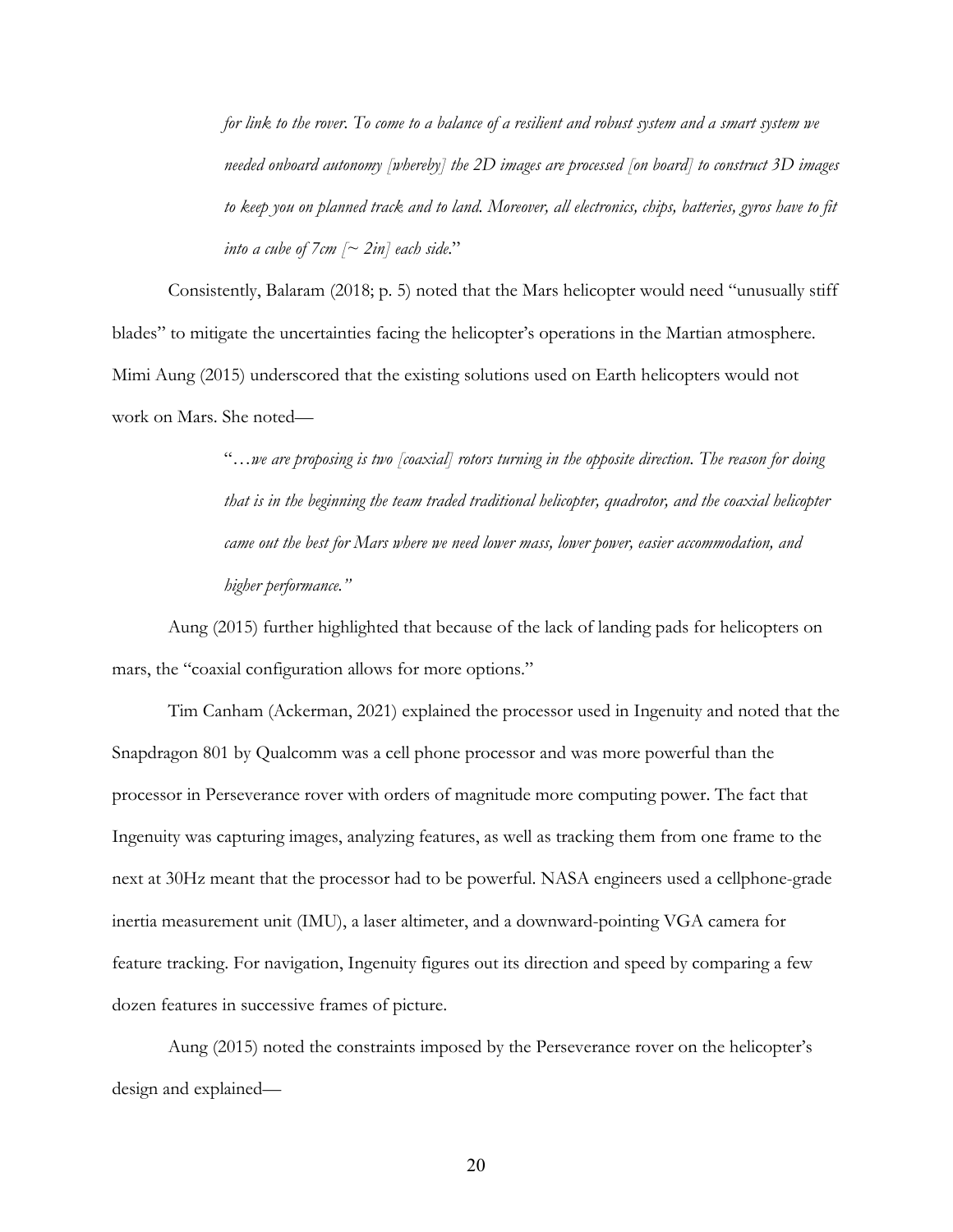"*The rotor diameter comes from rover accommodation. The bigger the rotor the better is the lift but we are limited by the what the rover can accommodate. Rotor diameter is 1.1m that means the entire mass will have to be about 1kg*."

In addition to identifying the component, such as the Snapdragon processor, NASA engineers also tested the components. In the case of the camera, engineers had to choose a camera that was light-weight so as not to increase the mass of the system. NASA engineers tested the camera and the software's ability to generate 3D images of a location while flying at the Arroyo Canyon near Jet Propulsion Laboratory. Aung (2015) noted—

> "*The helicopter's operability was tested at the Arroyo [canyon] next to JPL. We took a Scout camera [Scoutcam], a prototype of the one we are willing to fly, a low mass camera, and we wanted to show that this is feasible. The quadrotor took the camera and flew at 40m. The images were processed and put into the RSVP tool, the software tool used in Curiosity and Opportunity and those rover drivers to generate 3D terrain map that demonstrated rover blind driving.*"

Aung (2015) also explained several other testing of the components. For example, in December 2013, NASA performed the blade characteristics test to ensure that the rotor blades used could indeed lift the helicopter in a Mars-like atmosphere. Thereafter, in March 2014, NASA performed the rotor lift test. This was followed by the December 2014 test to investigate if a helicopter with coaxial rotors could indeed lead to a free flight with no added systems. Aung (2015) mentioned—

> "*In parallel we have been looking at the control system. Given the thinner atmosphere, low Reynolds number, interaction between the blade and the atmosphere, how amenable is the system to control? So, there's a control analysis going on in parallel.*"

Such component tests were echoed by Balaram (2020) who explained the solar illumination test at NASA's Ames Research Center—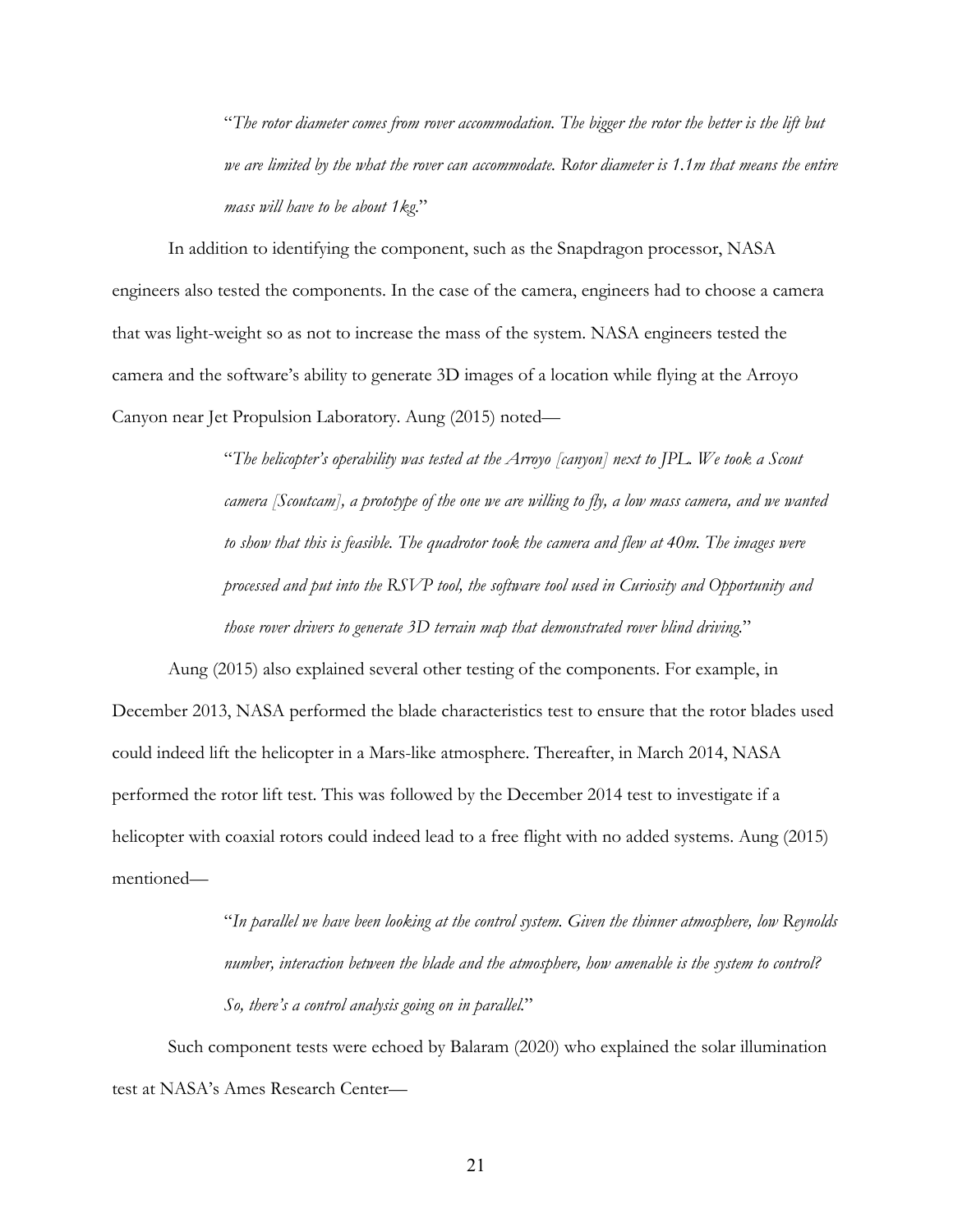"*The chamber at Ames has the ability to create solar illumination on the surface of Mars. We tested the solar panels here because that's how we will be getting the power on Mars.*"

Young et al., (2021) explained that the JPL worked with NASA's Ames and Langley research centers and the work was sponsored by the NASA's Aeronautics Mission Directorate's Revolutionary Vertical Lift Technology project. This support included designing the components as well as the airfoil used on the rotor by using computational fluid dynamics (CFD) techniques. Michelle Dominguez (Young et al., 2021) mentioned—

> "*Study of flow in rotor systems conducted at the JPL 25-ft Space Simulator. In winter of 2015, Ames conducted the [Rotor performance] test at the JPL simulator*."

*Mitigating component interdependencies to create the paradigm-changing innovation*

Aung (2015) explained the interdependencies between the components when she noted— "*However, when you have all the constraints and remember this is an electric vehicle that is generating its own power. You can always lift more mass by turning the rotor faster as long as you do not exceed the speed of sound. To lift more you need more power, for which you need bigger solar cells, bigger battery….. Your mass will grow*."

Brian Allan (Young et al., 2021) provided an example of mitigating the interdependencies between solar panel and the stability of the helicopter's design. He noted—

> *"[Simulation tests] showed that the solar panels did not impact the helicopter's performance. Simulations did show that increasing the solar panels length [made the helicopter unsteady] but the team determined that these were within the acceptable ranges. The 10cm [approx. 4in] extension of solar arrays were within the acceptable ranges*."

Similarly, Michelle Dominguez (Young et al., 2021) provided examples of migration of interdependencies between the various components such as the solar panel and the helicopter's size. She explained—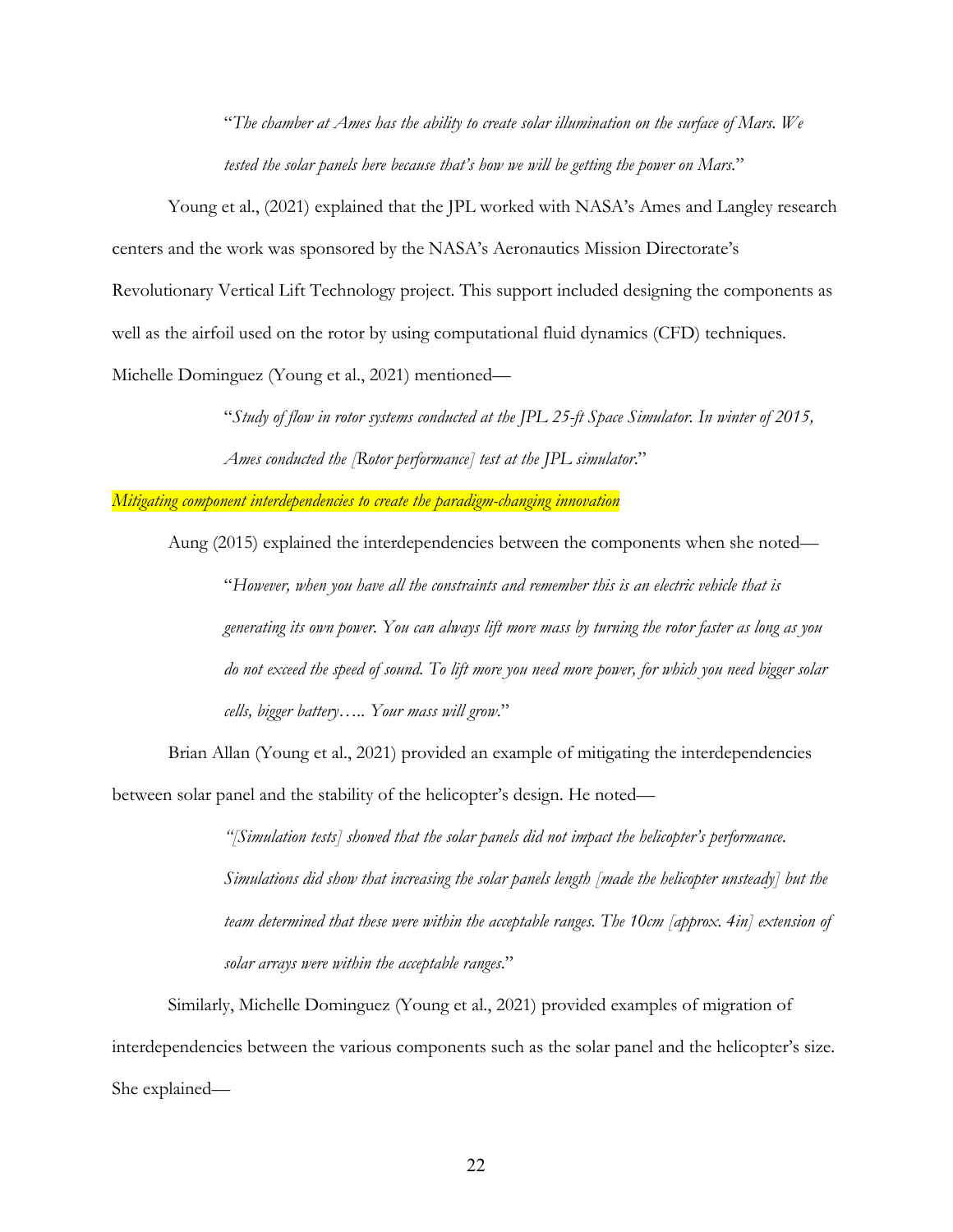"*Solar array interaction and sizing analysis [was conducted] at NASA Ames Research Center [who] conducted the in-house Mars rotor forward flight testing at its in Mars wind tunnel in Ames N242 low pressure chamber*."

Teddy Tzanetos (Tzanetos, 2020) explained how NASA worked through mitigating interdependencies—

> "*We have a fantastic facility at JPL to simulate the environment of interest, the 25-foot space simulator. Our team put a 1/3rd scale helicopter in there [in Dec. 2014], sucked the air out to match the density of Mars and performed a couple of experiments [to conduct the tethered uncontrolled flight test]….. we learnt lessons of how to stabilize the spacecraft at Mars atmosphere. On Mars it's not exactly the same way by which you stabilize the helicopter here on Earth. [The helicopter crashed] despite being piloted by joystick by expert pilots*."

This test highlighted the importance of the rotor-blade size and the rotor speed.

Subsequently, as Tzanetos (2020) recalled, the control system was added to the rotors--

"*So, now the fundamental question is can one fly a helicopter in controlled manner in the Martian atmosphere? So now the team built some more autonomy into the system. So, we now built a fullsize proof-of-concept helicopter with 1.2m diameter. But the system was still a skeleton. It had the [infrared] tracking balls to track the motion of the helicopter in the chamber but there is power system on board, no computer on board, it is only the actuator. This was still a step forward. A lot of Ingenuity has been baby-stepping forward to get ready for launch. This flight on May 31, 2016, was the big check mark of the project to say, 'Yes! we can fly controllably in Mars atmosphere. Let's move on to the next step'*."

The above-mentioned tests involved mitigation of the interdependencies of components used in Guidance, Navigation, and Control (GNC). Next, NASA had to mitigate the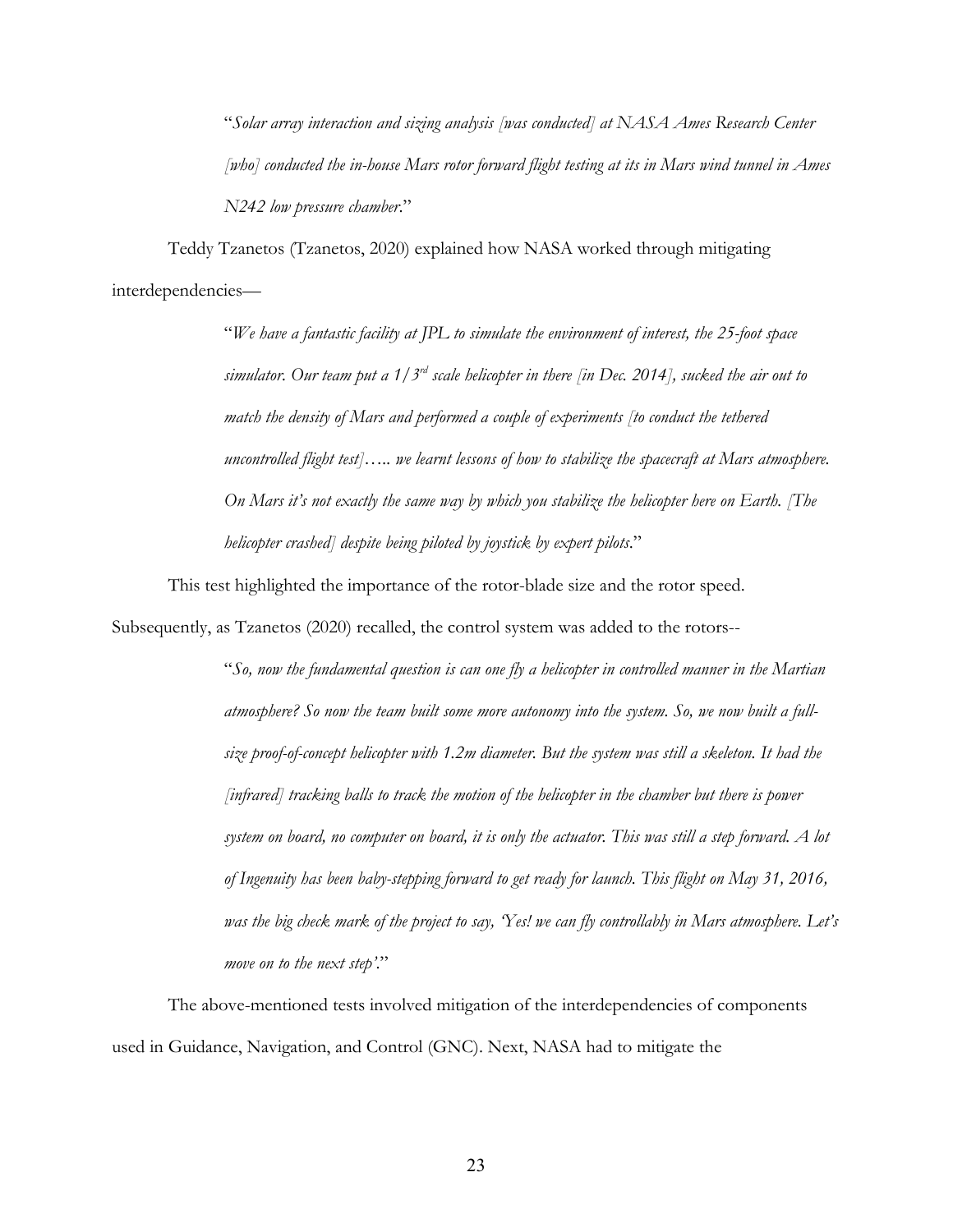interdependencies between the components used in GNC and other components. As Teddy Tzanetos (Tzanetos, 2020; underscore added for emphasis) recalled—

> "*So, now if the fun part. Up to there we had a heavily GNC-focused effort. Now comes the rest of the challenges. How do we build a helicopter that can survive the extreme cold temperatures? How do we budget the energy to survive the night and wake up with enough energy in the tank before sunrise happens and fly as designed? So we had to keep the mass below 2kg., autonomous flight, charging, and overnight heating, and communication with base station on rover. These have to be done with all computers on board.*

> *This is where the engineering model came in [which is] your test-bed. You want it to be as realistic as possible to the flight model. It is not the flight model, but you want to learn all your lessons. The best way to do that is to build it as close to the flight model you think it will be.*

> *So, we did lots of testing. In the spirit of baby-stepping our way, we first decided to spin it up. You attached something very rigid and spin the blades slowly to understand the vibrations, the unintended [interdependencies] between motor control and the blades and do a system smoke test to ensure that they work."*

> *Then you move your way up. Before you do the free flights, you want to ensure that the spacecraft can survive crosswinds. We did not have a wind tunnel that was qualified to operate in near vacuum of space. So, you attach the spacecraft to a robot arm and swing it back and forth, side to side. That produces a little bit of cross wind so you can evaluate your controls in that scenario. Make sure you can observe those forces and can counteract."*

> *Then we had to ensure stable roll and pitch. So, we had to design our own gimbal, design a way to attach the umbilicals to that gimbal, and then hook up the rotorcraft to command different pitch angles and different roll angles and make sure that this is all working as expected before we got ready for the free flights."*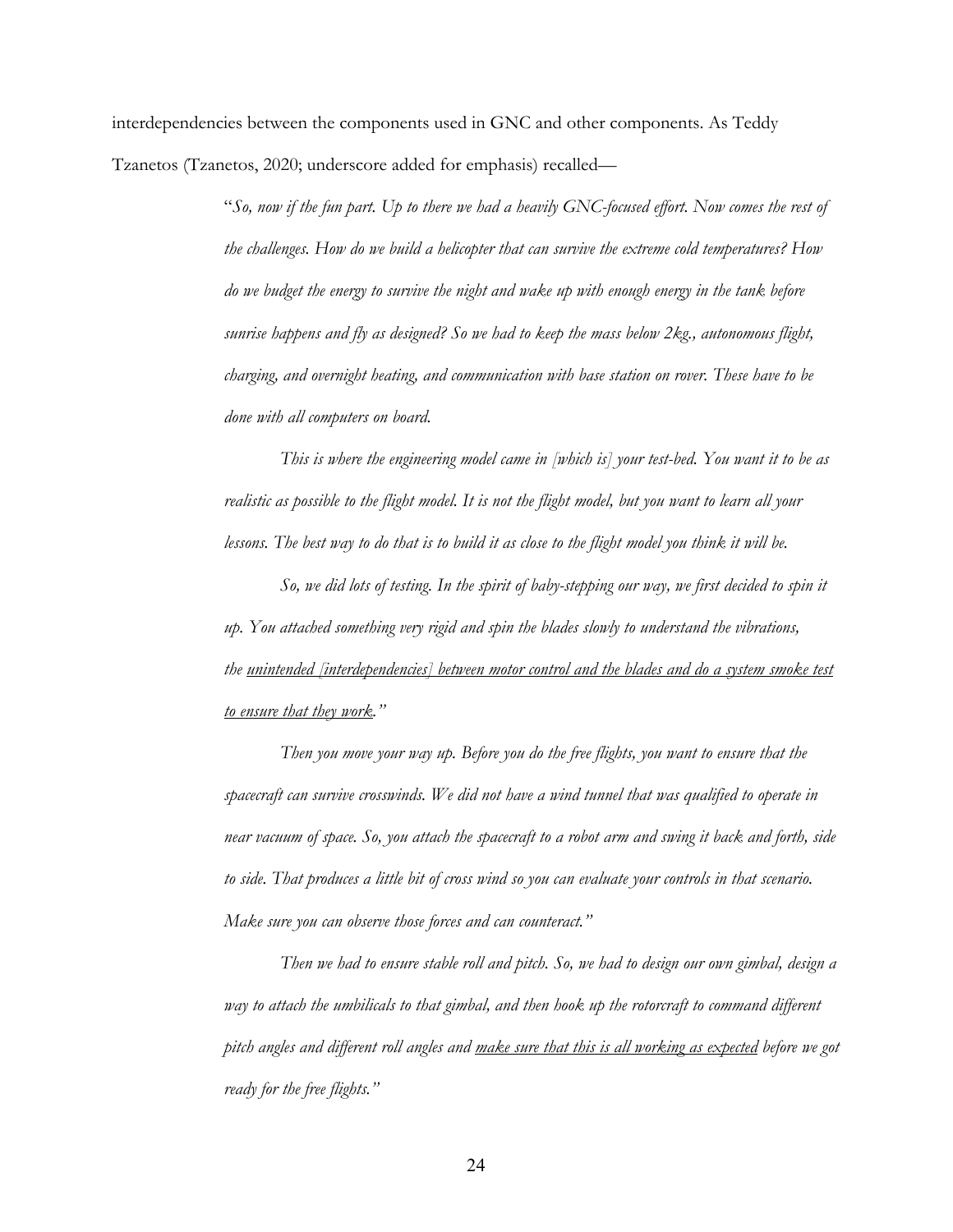Teddy Tzanetos (Tzanetos, 2020) further noted that the final model for free flight occurred subsequent to the mitigation of the interdependencies between the components in the paradigmchanging innovation. According, he observed—

> *"Later when we got funding, we installed computers to the wind tunnel. Then [on Jan. 30, 2018] we had the first free flight of the engineering model [EDM]. All avionics and battery are in the system. Some of you may be wondering okay we got the pressure right, but what about gravity? The system was attached to a string [which was attached to a pulley] with a tension which would pull up the rotorcraft [and offset Earth's gravity]. With the chamber we had Nitrogen [pushed in] to simulate Mars."*

Subsequently, the final free flight model also tested if the interdependencies between the onboard vision system and other components such as rotors and battery*—*

> *"Then we did the experiment with the onboard vision odometry with special features on the floor so that our odometry could track some features."*

The process we identify is shown in Figure 3.

*Insert Figure 3 about here*

## **Discussion**

Our research is motivated by Dosi's (1982) seminal paper on technological paradigm and the more recent extension to the theory by Ahuja et al. (2014). We asked the question, "*how do organizations design paradigm-changing innovations,"* and took a deep-dive into NASA's design of the historic Ingenuity Martian helicopter to seek the answer to our question. Using archival data and following Carton (2018), our findings uncover a unique process to design a paradigm-changing innovation. We find that the process starts with a trigger event, includes the organization's identification of the uncertainty that are likely to affect the innovation, identification of the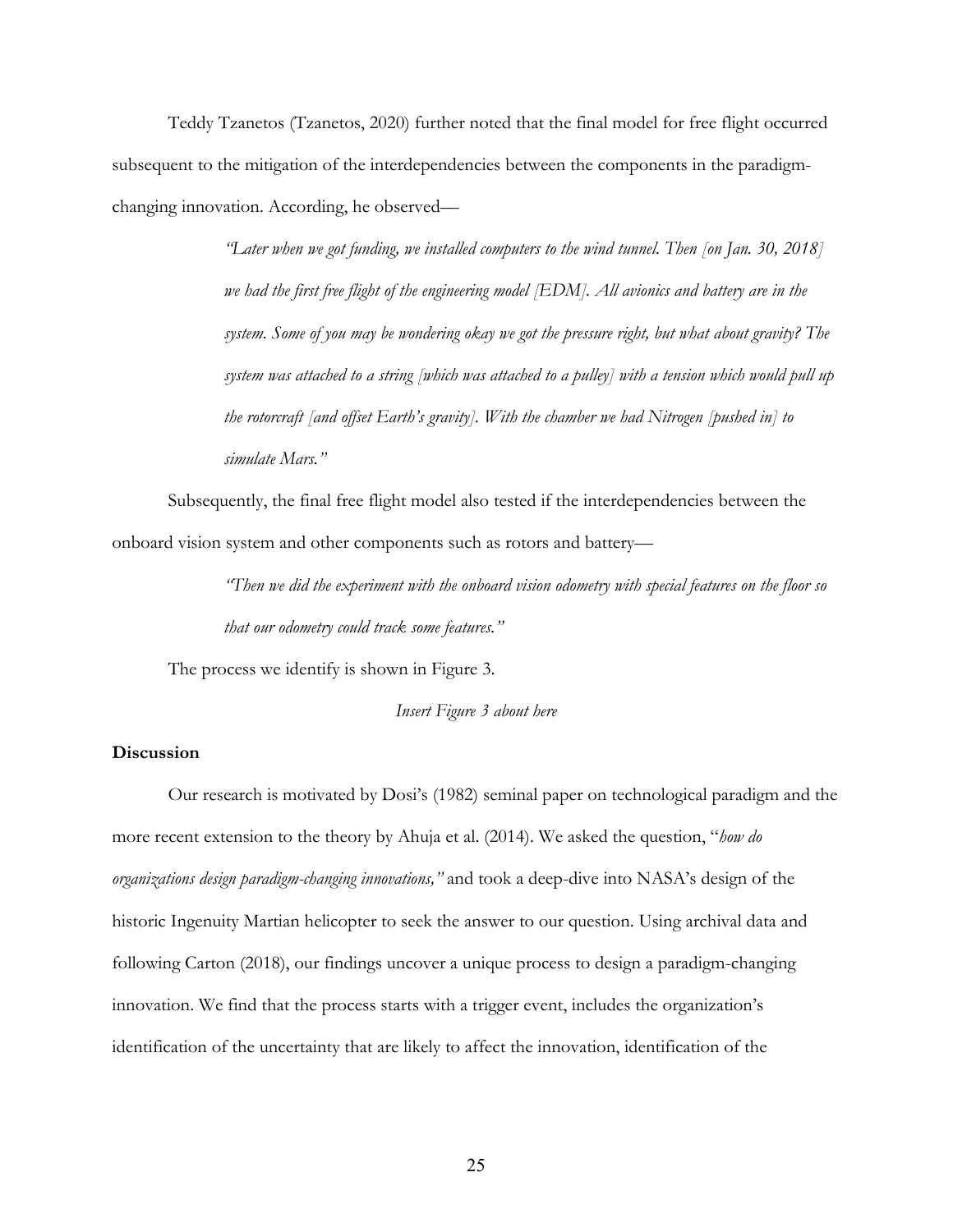components that can mitigate those uncertainties, and mitigation of the component interdependencies to create the paradigm-changing innovation.

Our finding builds on Dosi's (1982) thesis on technological paradigm. More specifically, our finding complements Ahuja et al.'s (2014) insights into paradigm-changing innovations. Whereas Ahuja et al. (2014) uncovered that paradigm-changing innovations differ from paradigm-deepening ones on the degree of input-relatedness across their businesses, we underscore the process through which organizations design the paradigm-changing innovative products. Our finding brings together prior research from not only the technological paradigm stream of research (e.g., Dosi and Nelson, 2010) but also the stream that explores the role of interdependencies between components in product design (Baldwin and Clark, 2000). More specifically, we uncover that the process of designing paradigm-changing innovation involves not just understanding the uncertainties that may affect the new product's performance but also the knowledge of components (Henderson and Clark, 1990) and the knowledge of interdependencies between those components.

Despite extending existing theories, our research has several limitations. Our deep-dive uncovers the process within a government agency. Anecdotal evidence of SpaceX creating the paradigm-changing reusable rocket motors (O'Connell, 2018), it is yet to be determined how generalizable our findings are. It is quite possible that the processes followed by SpaceX and Blue Origin may differ significantly and future research may explore those differences to extend the literature further. Nonetheless, our is one of the first research to explore the process of developing paradigm-changing innovations.

#### **References**

- Abernathy, W. J., & Utterback, J. M. (1978). Patterns of industrial innovation. *Technology Review*, *80*(7): 40-47.
- Ackerman, E. (2021). How NASA Designed a Helicopter That Could Fly Autonomously on Mars. *IEEE Spectrum*, Feb. 17, 2021, pp.1-8.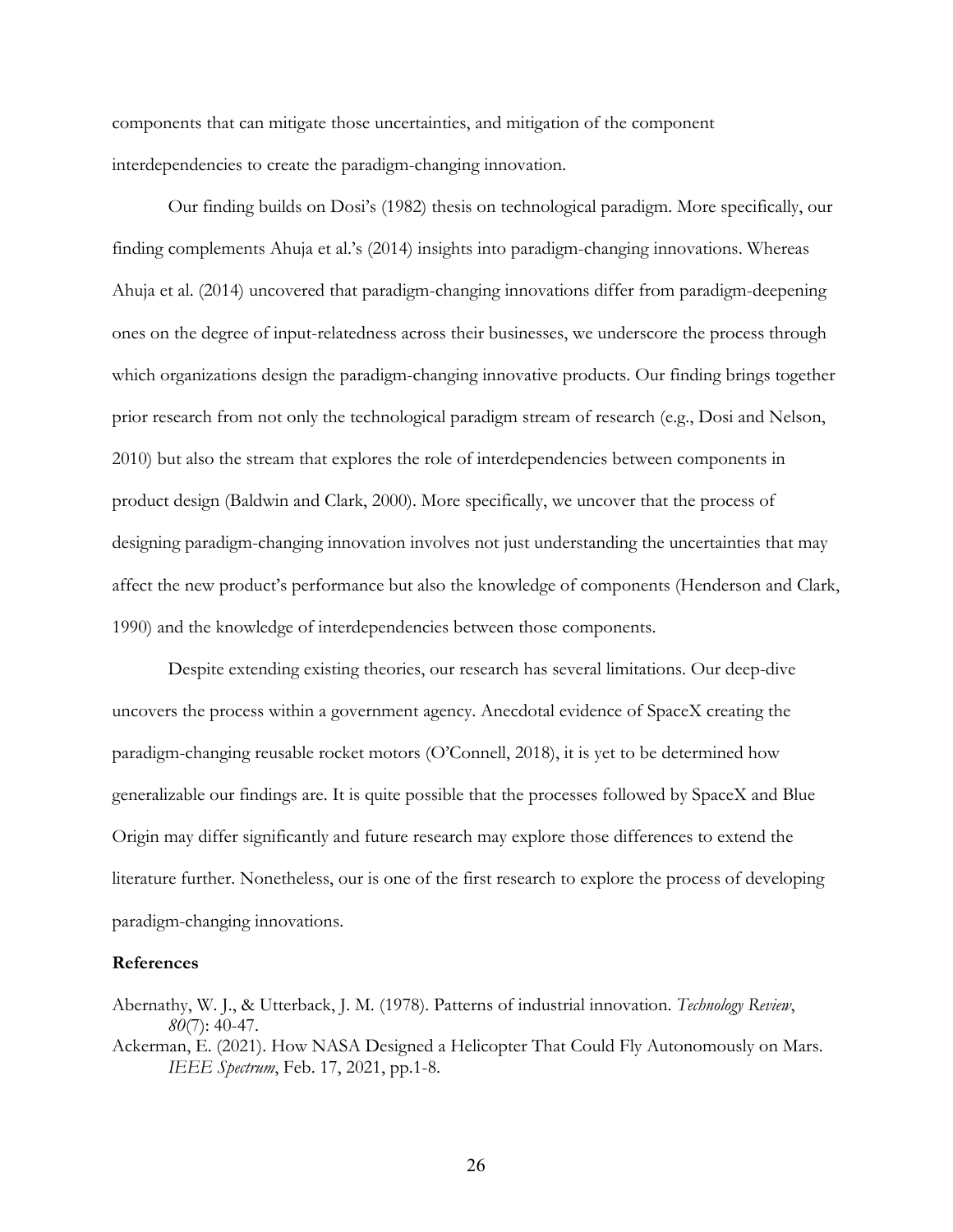- Agarwal, R., Kim, S., & Moeen, M. (2021). Leveraging Private enterprise: incubation of new industries to address the public sector's mission-oriented grand challenges. *Strategy Science*, *6*(4), 385-411.
- Ahuja, G., Lampert, C. M., & Tandon, V. (2014). Paradigm-changing vs. paradigm-deepening innovation: How firm scope influences firm technological response to shocks. *Organization Science*, 25(3), 653-669.
- Alaniz, O. (1979). Correlation study between vibrational environment and failure rates of civil helicopter components. *NASA Contractor Report 159033*. NASA Langley Research Center, Hampton, VA.
- Aung, M. (2015). Mars helicopter scout. Paper presented at The Keck Institute of Space Studies. California Institute of Technology, April 1, 2015.
- Aung, M. (2020). NASA's Ingenuity Mars Helicopter: The First Aircraft on Mars. *JPL Galleries*, July 14, 2020 [Accessed from https://www.jpl.nasa.gov/videos/nasas-ingenuity-mars-helicopterthe-first-aircraft-on-mars on February 18, 2021].
- Balaram, B. (2015). Crazy Engineering: Mars Helicopter. JPL Galleries, January 22, 2015 [Accessed from https://www.jpl.nasa.gov/videos/crazy-engineering-mars-helicopter on July 1, 2021].
- Balaram, B. (2020). Ingenuity Mars Helicopter. Presentation at *23rd Annual International Mars Society Convention*, October 15-18, 2020. [Accessed from https://www.youtube.com/watch?v=pAArZkMfnBo&list=PLn0lnGc1SaikyyWpeec3AWz9NgdtxDAF&index=20 on November 19, 2021].
- Balaram, B. (2021). Bob Balaram interview on February 19, 2021. [Accessed from https://www.youtube.com/watch?v=37DpchnneEU on August 10, 2021].
- Balaram, B., Canham, T., Duncan, C., Grip, H.F., Johnson, W., Maki, J., Quon, A., Stern, R. and Zhu, D. (2018). Mars helicopter technology demonstrator. In *2018 AIAA Atmospheric Flight Mechanics Conference*, January 8-12, 2018, Kissimmee, FL, pp. 2-18.
- Baldwin, C. Y., & Clark, K. B.(2000) *Design rules: The power of modularity*. Cambridge, MA: MIT Press.
- Berger, E. (2016) Four wild technologies lawmakers want NASA to pursue. Ars Technica, May 24, 2016.
- Bluck, J. (2000). Ames engineers analyze Mars robot helicopter concept. *The Ames Astrogram*, Aug. 28, 2000, pp. 1-2.
- Bresnahan, T.F., & Trajtenberg, M. (1995) General purpose technologies: 'Engines of growth'? *Journal of Econometrics*, 65(1): 83-108.
- Burawoy, M. (1991) Reconstructing social theories. In Burawoy, M. (Ed.) *Ethnography unbound: Power and resistance in the modern metropolis*, p. 8-27. University of California Press: Berkeley, CA.
- Canham, T. (2021) Ingenuity Mars helicopter prepares for takeoff. NASA Briefing, April 5, 2021 [Accessed from https://www.youtube.com/watch?v=9C\_IyUdKKXI on June 21, 2021].
- Cardinal, L.B., Sitkin, S.B., & Long, C.P. (2004). Balancing and rebalancing in the creation and evolution of organizational control. *Organization Science* 15(4): 411–431.
- Carton, A. M. (2018). "I'm not mopping the floors, I'm putting a man on the moon": How NASA leaders enhanced the meaningfulness of work by changing the meaning of work. *Administrative Science Quarterly*, *63*(2), 323-369.
- Cimoli, M., & Dosi, G. (1995) Technological Paradigms, Patterns of Learning and Development: An Introductory Roadmap. *Journal of Evolutionary Economics* 5(3), 243-268.
- Coccia, M., & Wang, L. (2015). Path-breaking directions of nanotechnology-based chemotherapy and molecular cancer therapy. *Technological Forecasting and Social Change*, *94*: 155-169.
- Danneels, E. (2011). Trying to become a different type of company: Dynamic capability at Smith Corona. *Strategic Management Journal*, *32*(1), 1-31.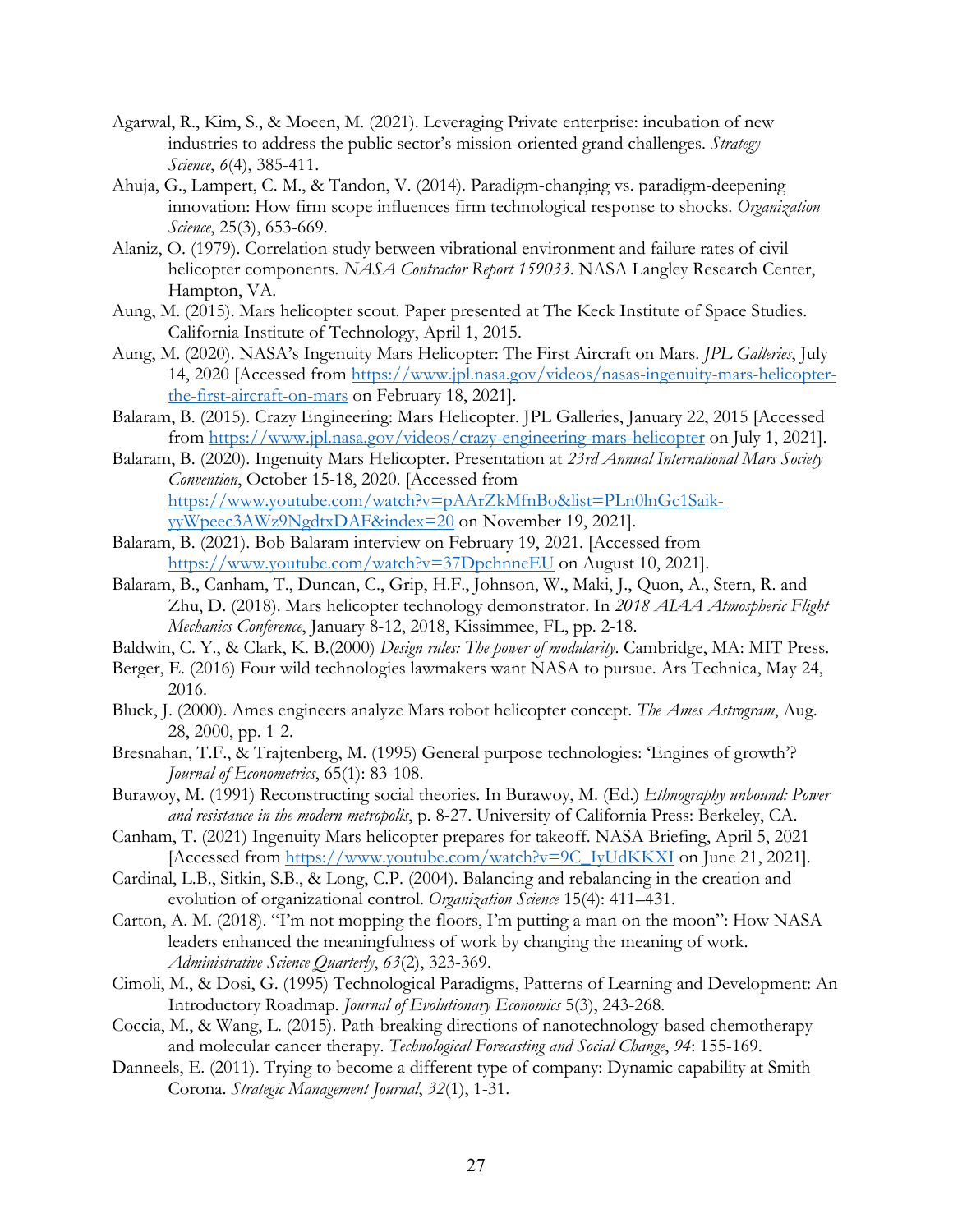- Dosi, G. (1982). Technological paradigms and technological trajectories: a suggested interpretation of the determinants and directions of technical change. *Research Policy*, *11*(3), 147-162.
- Dosi, G., & Nelson, R. R. (2010). Technical change and industrial dynamics as evolutionary processes. *Handbook of the Economics of Innovation*, *1*: 51-127.
- Dosi, G., & Nelson, R. R. (2013). The evolution of technologies: An assessment of the state-of-theart. *Eurasian Business Review*, *3*(1), 3-46.
- Dosi, G., & Nelson, R. (2018). Technological advance as an evolutionary process. In *Modern evolutionary economics: An overview*, pp. 35-84. Cambridge, UK: Cambridge University Press.
- Ethiraj, S. K., & Levinthal, D. (2004). Modularity and innovation in complex systems. *Management Science*, *50*(2): 159-173.
- Freeman, C., & Perez, C. (1988). Structural crises of adjustment, business cycles and investment behaviour . In G. Dosi , Ch. Freeman , R. Nelson , G. Siverberg , and L. Soete (Eds.), *Technical Change and Economic Theory*, pp. 38-66. London, UK: Pinter.
- Fujimoto, T. (2000). Evolution of manufacturing systems and *ex-post* dynamic capabilities. In Dosi, Giovanni, Richard R. Nelson, and Sidney G. Winter, eds. *The nature and dynamics of organizational capabilities*, pp. 244-280. Oxford, UK: Oxford University Press.
- Gavetti, G. & Levinthal, D. (2000). Looking forward and looking backward: Cognitive and experiential search. *Administrative Science Quarterly*, *45*(1), 113-137.
- Grip, H. (2020). NASA's Ingenuity Mars Helicopter: The First Aircraft on Mars. *JPL Galleries*, July 14, 2020 [Accessed from https://www.jpl.nasa.gov/videos/nasas-ingenuity-mars-helicopterthe-first-aircraft-on-mars on February 18, 2021].
- Grip, H.F., Johnson, W., Malpica, C., Scharf, D.P., Mandic, M., Young, L., Allan, B., Mettler, B. and San Martin, M. (2017). Flight Dynamics of Mars Helicopter. *43rd European Rotorcraft Forum*, Milan, Italy, September 12-15, 2017.
- Henderson, R. M., & Clark, K. B. (1990). Architectural innovation: The reconfiguration of existing product technologies and the failure of established firms. *Administrative Science Quarterly*, 9-30.
- JPL (2018). Mars Helicopter to Fly on NASA's Next Red Planet Rover Mission. *JPL News*, May 11, 2018 [Accessed from https://www.jpl.nasa.gov/news/mars-helicopter-to-fly-on-nasas-nextred-planet-rover-mission on December 9, 2020].
- JPL (2020). The Man Who Wanted to Fly on Mars. *JPL News*, April 1, 2020 [Accessed from https://www.jpl.nasa.gov/news/the-man-who-wanted-to-fly-on-mars May 15, 2021].
- Kvaternik, R. G., Bartlett Jr, F. D., & Cline, J. H. (1988). A summary of recent NASA/Army contributions to rotorcraft vibrations and structural dynamics technology. In *Proceeding of the 1987 NASA/Army Rotorcraft Technology Conference, NASA CP* Vol. 2495: pp. 71-179.
- Kotha, S. (2010). Spillovers, spill-ins, and strategic entrepreneurship: America's first commercial jet airplane and Boeing's ascendancy in commercial aviation. *Strategic Entrepreneurship Journal*, *4*(4), 284-306.
- Kuhn, T. S. (1962). *The Structure of Scientific Revolutions*. University of Chicago Press: Chicago, IL.
- Lim, C., Jain, A. (2009). Dshell++: A Component Based, Reusable Space System Simulation Framework. *Third IEEE International Conference on Space Mission Challenges for Information Technology* (SMC-IT 2009), 01 July 2009.
- Nelson R.R., & Winter, S.G. (1977). In search of a useful theory of innovation. *Research Policy*, 6:36- 76.
- O'Connell, C. (2018). Reusable rockets explained. Cosmos, February 6, 2018.
- Ozcan, P., Han, S., & Graebner, M.E. (2017). Single cases: The what, why, and how. *The Routledge Companion to Qualitative Research in Organization Studies*, pp. 92-112.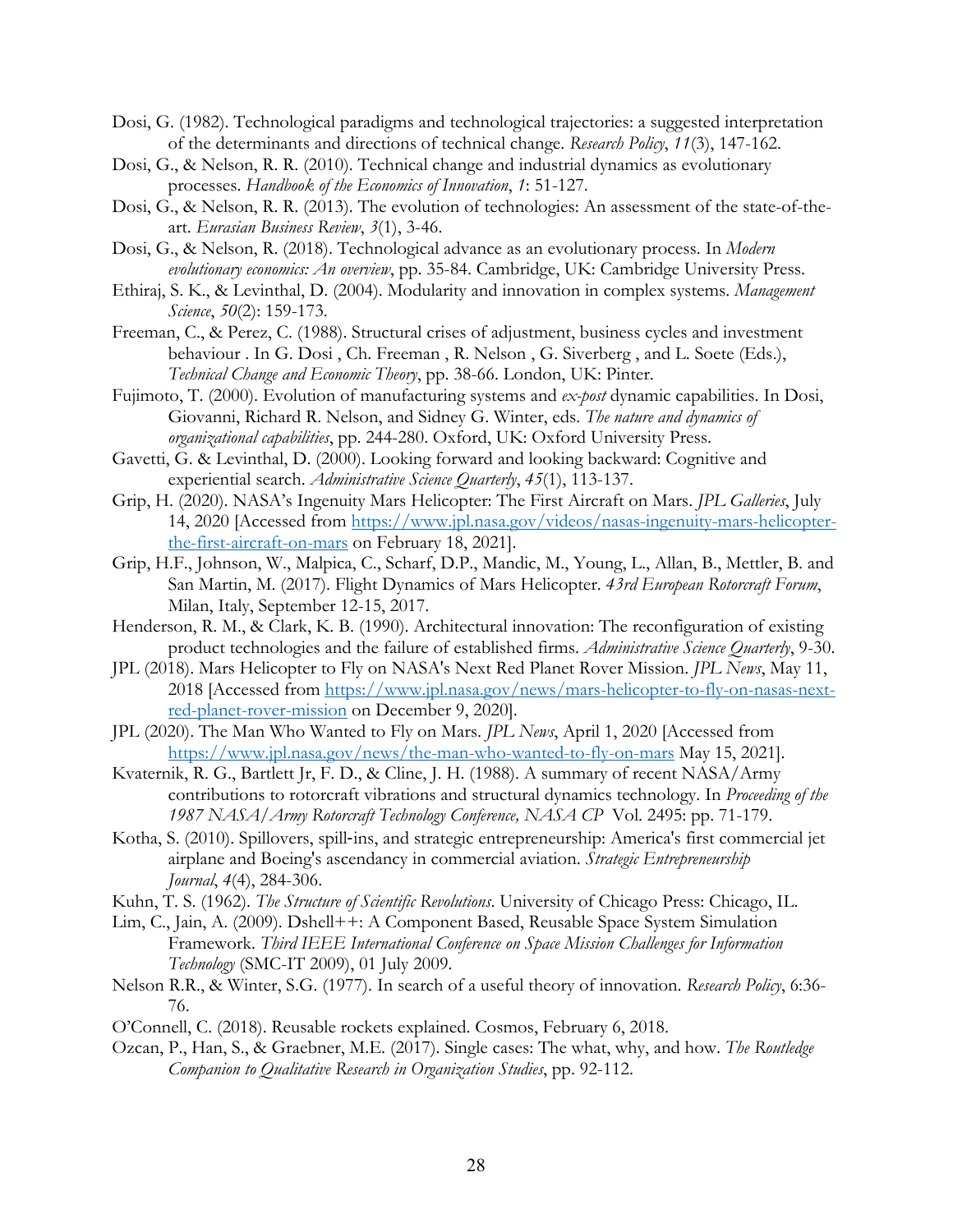- Perez , C. (1983). Structural change and assimilation of new technologies in the economic and social systems. *Futures,* October 1983, pp.357–375 .
- Perez, C. (1985). Microelectronics, long waves and the world structural change. New perspectives for developing countries. *World Development*, 13(3), pp. 441-63.
- Reed, D.R. (1978) High-Flying Mini-Sniffer RPV: Mars Round? *Astronautics and Aeronautics*, June 1978: pp. 26-39.
- Roy, R., & Sarkar, M. B. (2016). Knowledge, firm boundaries, and innovation: Mitigating the incumbent's curse during radical technological change. *Strategic Management Journal*, *37*(5), 835- 854.
- Simon, H. A. (1962). The architecture of complexity. *Proc. Amer. Philos. Soc.* 106: 467–482.
- Snyder, W. J. & Schoultz, M. B. (1976) Civil Helicopter Flight Research. AIAA Aircraft systems and Technology Meeting, Sep. 27-29, 1976, AIAA Paper 76-896. Dallas, TX.
- Thomke, S. & Bell, D.E. (2001) Sequential testing in product development. *Management Science*, *47*(2): 308-323.
- Thomke, S., Von Hippel, E., & Franke, R. (1998). Modes of experimentation: an innovation process—and competitive—variable. *Research Policy*, *27*(3), 315-332.
- Tzanetos, T. (2020). Taking flight with the Mars helicopter. Paper presented at the IROS 2020 Workshop on Planetary Exploration Robots, ETH Zurich, October 29, 2020 [Accessed from https://www.youtube.com/watch?v=8AgjXfyOR\_A on April 22, 2021].
- Van de Ven A. H. (2007). Engaged Scholarship. Oxford University Press: Oxford, U.K.
- Vinokurova, N. (2019). Reshaping demand landscapes: How firms change customer preferences to better fit their products. *Strategic Management Journal*, *40*(13), 2107-2137.
- Yakovlev, A. S. (1972) Notes of an Aircraft Designer. New York, NY: Arno Press, Inc.
- Young, L.A. (2000). Vertical Life Not Just For Terrestrial Flight. *AHS/AIAA/RaeS/SAE International Powered Lift Conference*, Arlington, VA, October 30- November 1, 2000.
- Young, L.A., Chen, R.T.N., Aiken, E.W., Briggs, G.A. (2000). Design opportunities and challenges in the development of vertical lift planetary aerial vehicles. In *Proc. American Helicopter Society International Vertical Lift Aircraft Design Conference*, San Francisco, CA, 2000.
- Young, L.A., Aiken, E.W., Derby, M.R., Demblewski, R., & Navarrete, J. (2002). Experimental Investigation and Demonstration of Rotary-Wing Technologies for Flight in the Atmosphere of Mars. *American Helicopter Society 58th Annual Forum Proceedings*. Montreal, Canada, June 11-13, 2002.
- Young, L.A., Dominguez, M., Allan, B., & Malpica, C. (2021). NASA Aeronautics contribution to Ingenuity Mars helicopter. Presentation at the AIAA seminar, March 23, 2021.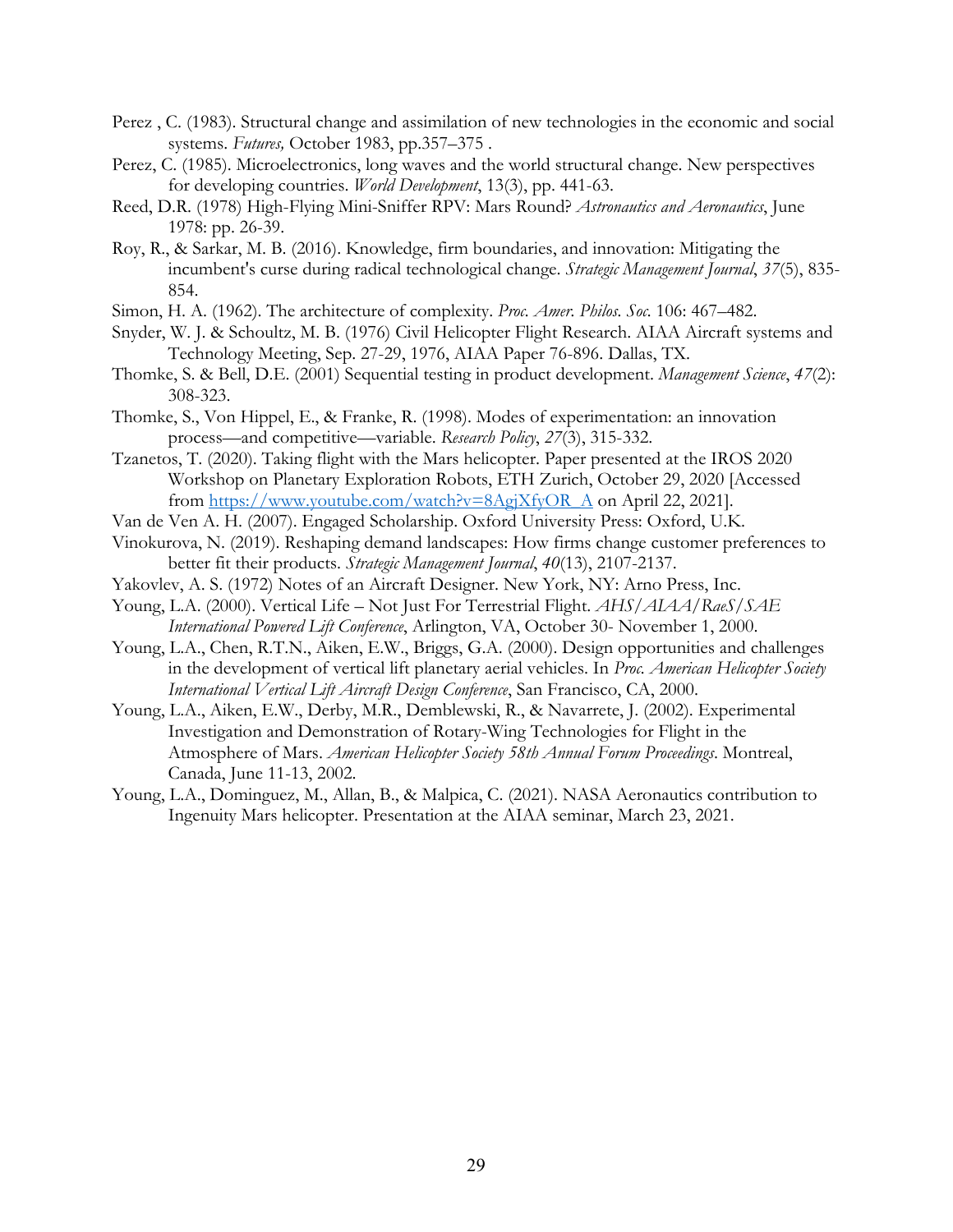

# **Table 1: Timeline of Ingenuity design**

**Figure 1: The final Ingenuity helicopter design** 

*(Source: Balaram, 2018; p. 9)*